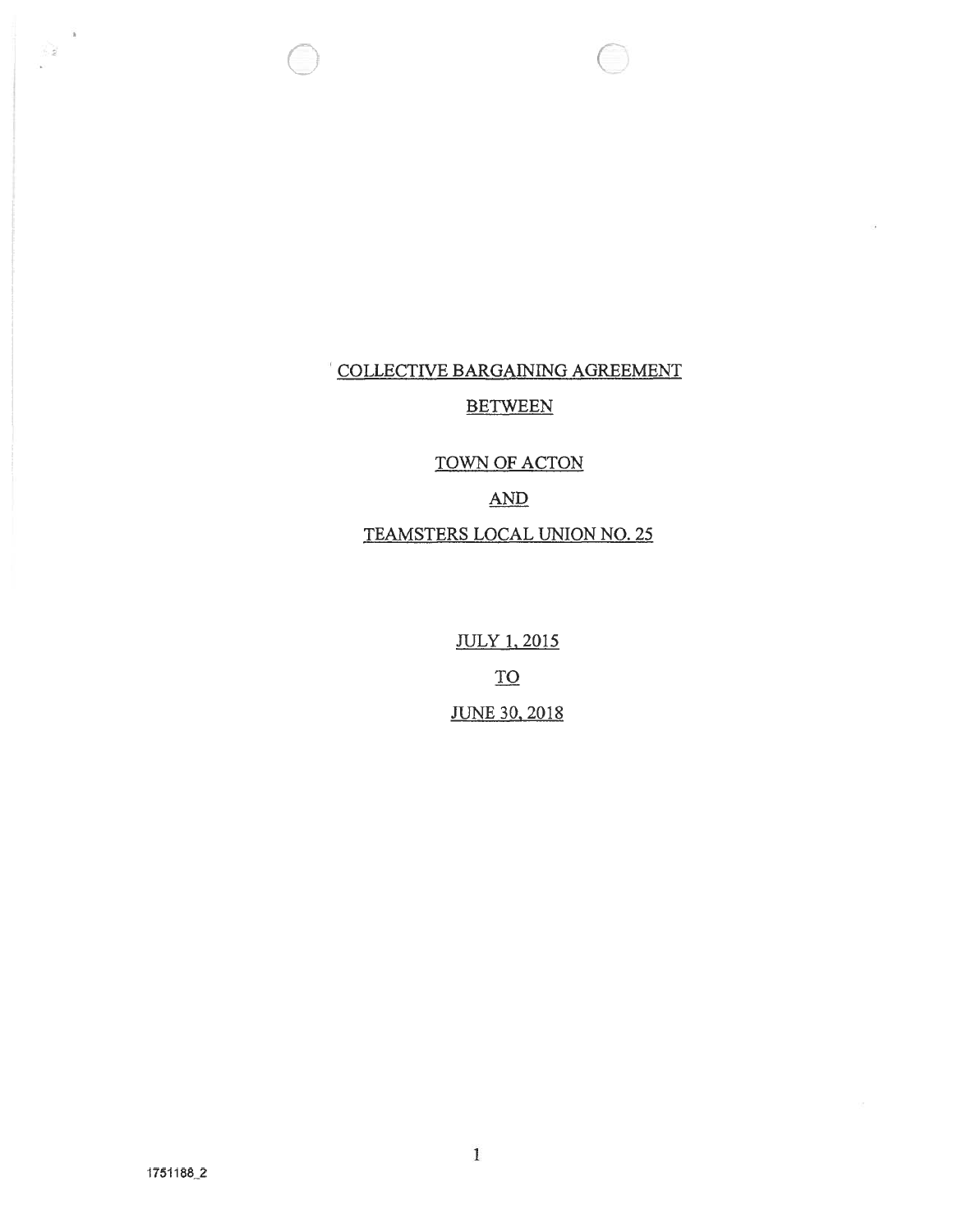#### ARTICLE I - PREAMBLE

C

This agreemen<sup>t</sup> is made and entered into by and between the Town of Acton, Massachusetts, hereinafter referred to as the "Town", and the Teamsters Local Union No. 25, an affiliate of the International Brotherhood of Teamsters, with principal offices located at 544 Main Street, Boston, Massachusetts, 02129-1113, hereinafter referred to as the "Union".

#### ARTICLE II- WITNESSETH

WHEREAS, the Union has been certified by the Labor Relations Commission of the Commonwealth of Massachusetts, Case No. MCR-06-5222, for certain employees of the Town of Acton (Public Safety Dispatch) and;

WHEREAS, it is the desire ofthe Town and the Union to establish and maintain mutual understanding, cooperation, and harmonious relationships between them;

NOW THEREFORE, in consideration of the mutual promises and agreements herein contained, the parties mutually agree as follows:

#### ARTICLE III -RECOGNITION

Pursuant to MLRC Certification no. 06-5222, the Town hereby authorizes the Union as the sole and exclusive bargaining agen<sup>t</sup> for all full-time and part-time E-91 1 dispatchers and Lead Dispatcher who work as a public safety dispatcher of the Town of Acton excluding all confidential, managerial, casual and other employees of the Town of Acton.

### ARTICLE IV - MANAGEMENT RIGHTS

All rights, functions and prerogatives of the Employer formerly exercised by the Employer pertaining to the operation or management of the Town of Acton remain vested exclusively in the Employer except to the extent they may be affected by any of the terms in the Agreement. These rights whether exercised or not, include, without being limited to, all rights and powers <sup>g</sup>iven to the Employer by law; the right to operate, manage and control the dispatch and its activities and to direct the work of its employees and the use ofits properties, facilities and equipment; the right to establish, change or discontinue duties, including the right to introduce, change or discontinue methods, facilities operations, processes, services and techniques; to determine the level or service to be provided and the number and type of bargaining unit employees; to require reasonable standards of performance and the maintenance of discipline, order and efficiency; to determine educational and professional standards and to direct the employees; to determine employee competency and the assignment of work; provided, that if any decision to contract services would affect bargaining unit employees, the impact of such a decision, upon proper reques<sup>t</sup> by the union, will be negotiated with the Union; to establish or change any form of employee benefits in excess or in addition to those provided by this Agreement provided that the Employer furnishes reasonable and adequate notice to the Union to discuss such improvements or additional benefits; the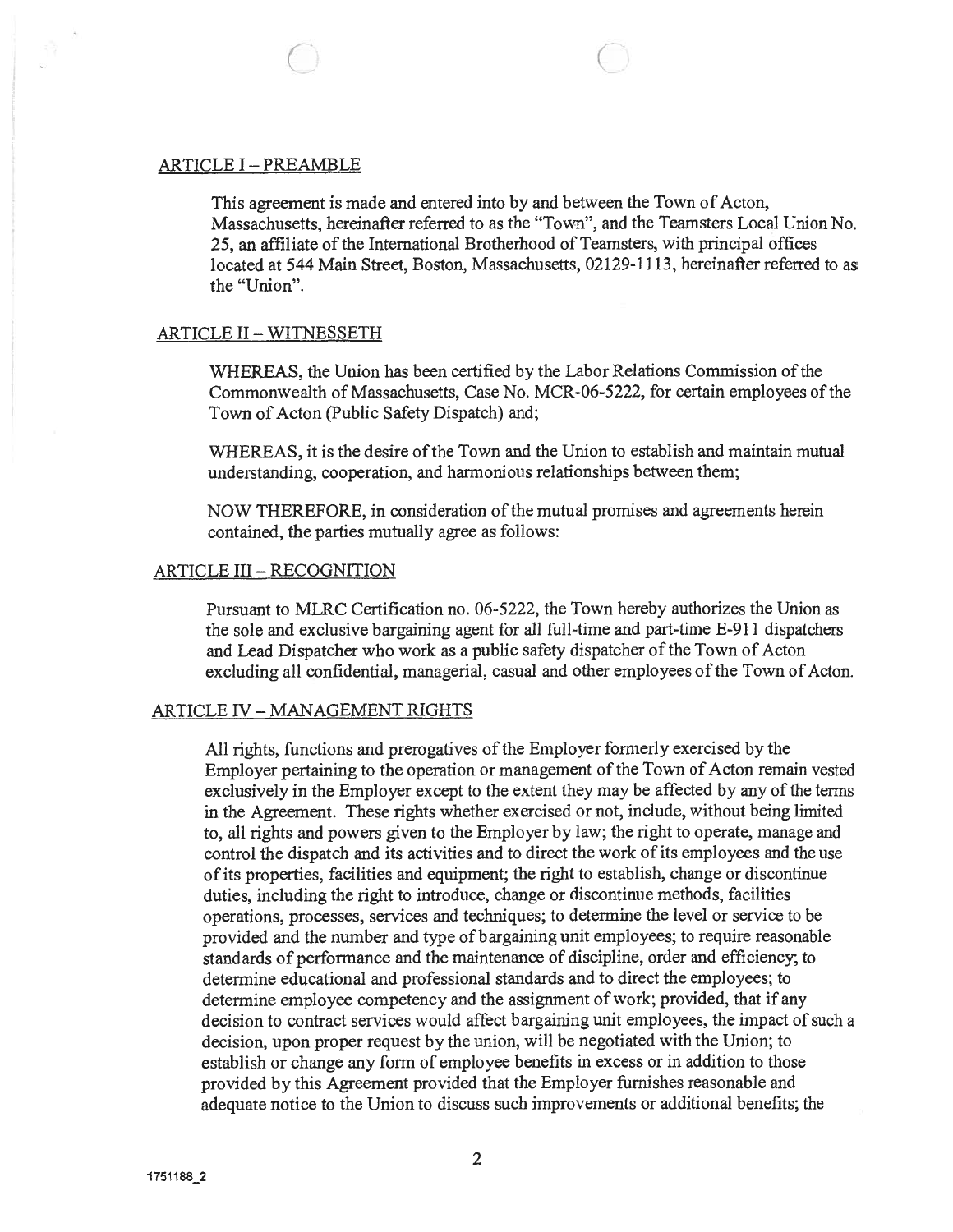right to select, hire, evaluate, transfer, and promote employees consistent with this Agreement; the right to discharge or otherwise discipline employees for just cause, the right to promulgate and enforce rules relating to policies, operations, and safety measures. The failure by the Employer to exercise any of its rights shall not be construed as a waiver of those rights.

#### ARTICLE V -STABILITY OF AGREEMENT

 $\bigcirc$ 

No employee or group of employees within the bargaining unit may modify or waive any provision of this Agreement.

No agreement, understanding, alteration or variation of the agreement, terms or provisions herein contained shall bind the parties hereto unless made and executed in writing by the parties hereto.

The failure of the Town or the Union to insist, in any one or more incidents, upon performance of any of the terms or conditions of this Agreement shall not be considered a waiver or relinquishment of the rights of the Town or of the Union to future performance of any such term or condition, and the obligations of the Union or of the Town to such future performance shall continue in full force and effect.

The provisions of this Agreement supersede any conflicting or inconsistent rule, regulation, or radiance or order promulgated by the Town.

Should any par<sup>t</sup> hereof or any provision herein contained be rendered or declared invalid by reason of any existing or subsequently enacted legislation or by any decree of <sup>a</sup> court of competent jurisdiction, such invalidation of such par<sup>t</sup> or portion of this Agreement shall not invalidate the remaining portions hereof; provided, however, upon such invalidation, the parties agree immediately to meet and negotiate such parts or provisions affected.

No amendment to this Agreement shall bind the parties hereto unless in writing and signed by the parties hereto. No practice, condition of employment or benefit or oral agreemen<sup>t</sup> not expressly stated in this Agreement shall be binding on the Town or the Union. The parties further agree that only matters which are expressly and specifically limited or restricted by a provision of this Agreement shall be subject to the grievance arbitration provisions of this Agreement.

# ARTICLE VI- NO STRIKE OR LOCK-OUT CLAUSE

It shall be unlawful, pursuan<sup>t</sup> to G.L. c. 150E, § 9A, for any employee or the Union to engage in, induce or encourage any strike, work stoppage, slowdown, sick-out, <sup>p</sup>icketing, or other withholding of services from the Town, including so-called work-to-rule, refusal to perform, in whole or in part, duties of employment, however established and the withholding of overtime services.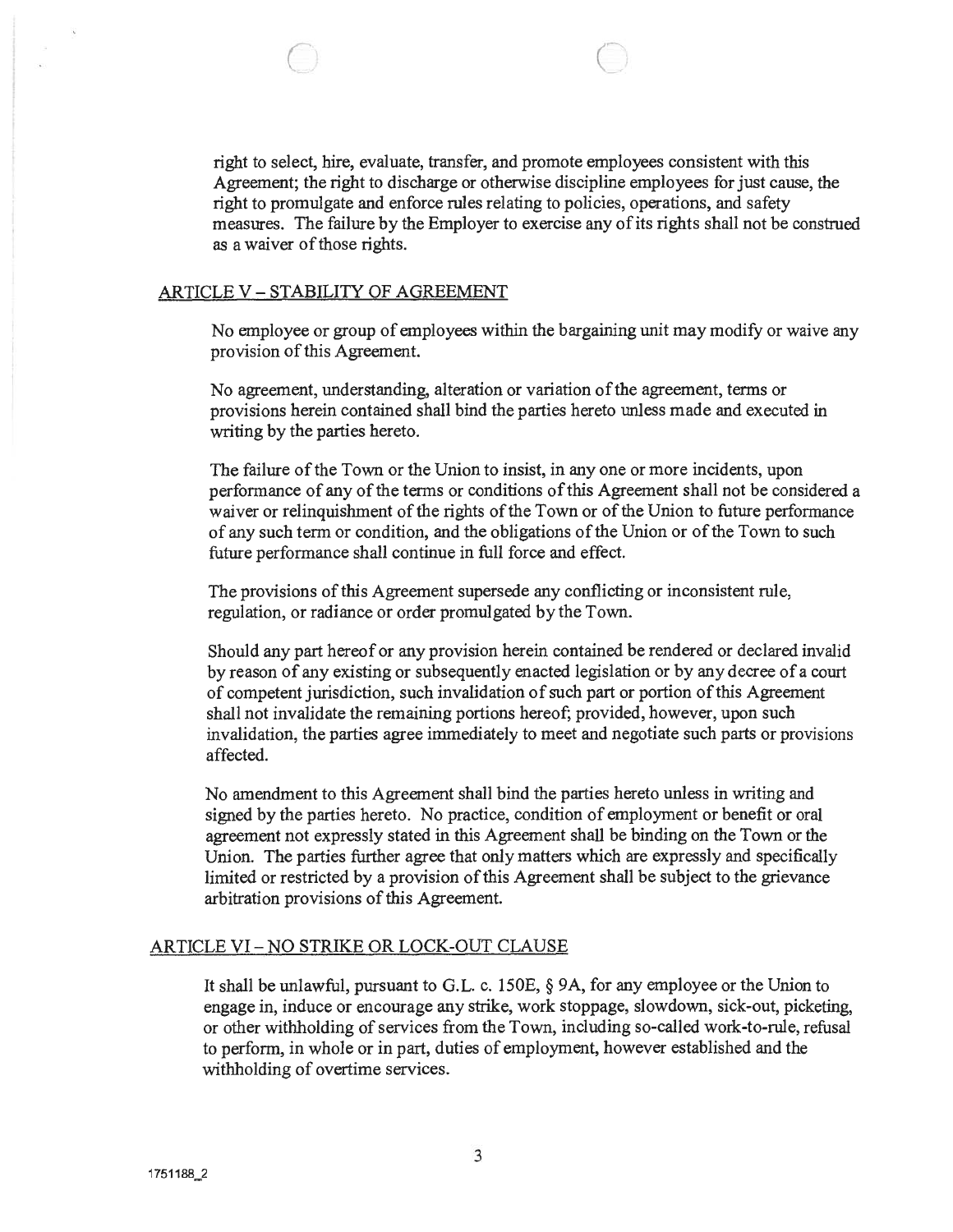Should any employee or group of employees covered by this Agreement engage in any such job action, the Union shall take all reasonable means to induce the employee(s) to return to work.

 $\bigcap$ 

Employees who participate in the activity or activities set out in this Article may be disciplined or discharged as the Town, acting in its judgment, deems proper; provided, however, that an issue of fact as to whether an individual has engaged in such activity may be the subject of the grievance-arbitration procedures set out herein.

The Town may, in addition to the remedies under Chapter 1 50E of the General Laws, file an independent action in the appropriate forum to enforce this Article.

#### ARTICLE VII — ACCESS TO PREMISES

Authorized Local 25 business agents of the Union shall have access to the public portion ofthe Town's establishment at any time, and to the dispatch lunchroom at any reasonable time, for the purpose of determining whether or not the terms of this Agreement are being complied with. Such visits shall not interfere with Town business. Employees, with whom the Union agents are visiting, shall be subject to recall for emergencies. No more than two (2) business agents shall have access at one time.

The Union will provide <sup>a</sup> list of authorized agents to the Chiefs.

#### ARTICLE VIII- PROBATIONARY PERIOD

A twelve (12) month probationary period shall be served by all new employees covered by this Agreement.

When there is a vacancy in the Lead Dispatcher position if the successful candidate is an internal candidate there will be <sup>a</sup> six (6) month probationary period. The successful internal candidate, during the six (6) month probationary period, may return to <sup>a</sup> dispatcher position. An external candidate will serve the twelve (12) month probationary period set out in the collective bargaining agreement.

#### ARTICLE IX -DISCIPLINE AND DISCHARGE

Employees, who complete their probationary period, may not be disciplined or discharged, excep<sup>t</sup> for just cause.

#### ARTICLE X - GRIEVANCE AND ARBITRATION PROCEDURE

#### Section 1 - Grievance Procedure

A "grievance" shall mean <sup>a</sup> complaint (1) that there has been, as to <sup>a</sup> party to this agreemen<sup>t</sup> or member of the bargaining unit, <sup>a</sup> violation or misinterpretation of any of the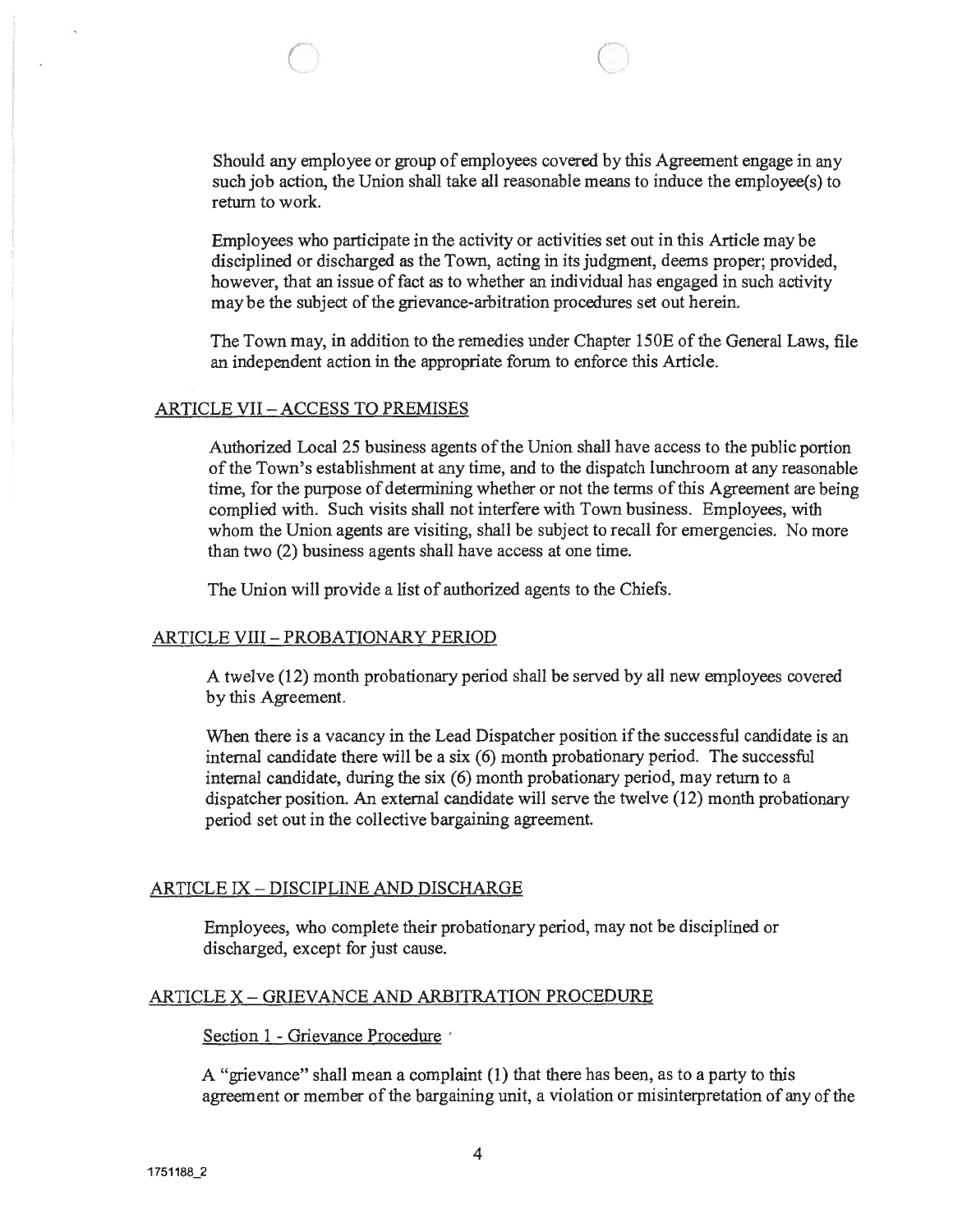Prior to the official filing of <sup>a</sup> grievance, the grievant(s) will make every effort to resolve the matter in <sup>a</sup> discussion with the Supervisors and the Union representative. Ifthis fails and the grievant(s) and Union elect to pursue the grievance, the following steps shall be followed:

# Step <sup>1</sup> - Supervisors

The Union shall submit the grievance, in writing, to Supervisors within ten (10) days of an action or failure to take action. The written grievance shall include the facts on which the grievance is based, the express provisions of his agreemen<sup>t</sup> alleged to have been violated, and the remedy requested. The Supervisors shall respond to the grievance with ten (10) calendar days following its submission.

# Step 2 - Police Chief and Fire Chief

If the grievance is not resolved at Step One, the Union may submit to the Police Chief and Fire Chief, within ten (10) calendar days following receipt of an answer from the designees of the Police Chief and Fire Chief; or, if an answer is not received the date on which it was due, the Police Chief and Fire Chief shall answer the grievance within ten (10) calendar days of its submission.

# Step 3 - Town Manager

If the grievance is not resolved at Step Two, the Union may submit to the Town Manager, within ten  $(10)$  calendar days following receipt of the Police Chief and Fire Chief's answer, or if an answer is not received the date on which such answer was due, the Town Manager, or <sup>a</sup> designee, shall answer the grievance within twenty-one (21) calendar days of its submission.

# Section 2 - Town Grievance

The Town may file <sup>a</sup> grievance by submitting, in writing, to the Local Steward within ten (10) days of an action or failure to act, the complaint and facts on which the grievance is based. The Local Union Steward shall respond to the grievance within ten (10) calendar days.

# Section 3 - Arbitration

Grievances not settled in the Steps of the grievance procedure may be referred to an arbitrator, agreed upon by the parties, within thirty (30) days ofthe denial at Step 3, only the Union or Town may submit <sup>a</sup> grievance to arbitration. If the parties are unable to agree upon an arbitrator, the arbitrator shall be designated by the American Arbitration Association under its current rules and procedures. The fee and expenses ofthe arbitrator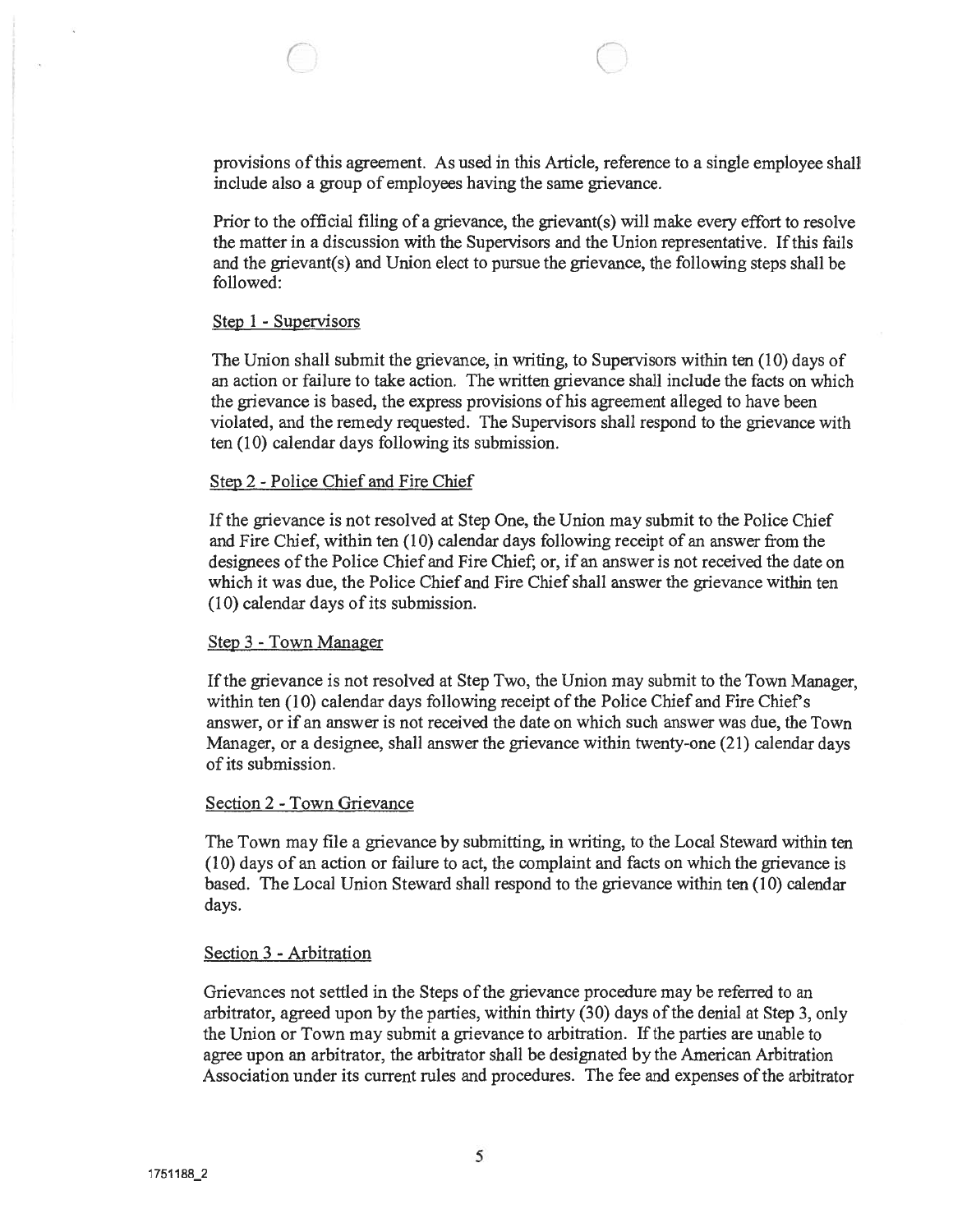shall be shared equally by the parties and each party shall bear the expense of its own representatives and witnesses.

The arbitrator shall be without power to alter, amend, add to, or detract from the language of this Agreement. The decision of the arbitrator, within the scope of his authority, shall be final and binding upon the parties.

The arbitrator shall only determine issues that are submitted to him by the parties.

#### ARTICLE XI- UNION SECURITY

C

(a) Union Dues

The Employer agrees to deduct from the pay of all employees covered by this Agreement, who have signed <sup>a</sup> dues deduction authorization form, the dues, initiation fees and/or other assessments of the Local Union. The monthly dues shall be deducted in equal installments each pay period. The dues shall be remitted to the Union monthly.

The Union agrees to indemnify the Town from all damages and costs including attorneys' fees that arise out of the Town's compliance with this Article.

(b) Stewards

The Town recognizes the right of the Union to designate Union stewards and alternates. The Union shall notify the Police and Fire Chief of the identity of the stewards.

The authority of the Union stewards and alternates so designated by the Union shall be limited to, and shall not exceed the following duties and activities:

- 1. The investigation and presentation of grievances to the Town's designated representative(s) in accordance with the provisions of this collective bargaining agreement.
- 2. The transmission of such messages and information which shall originate with, and are authorized by, the Local Union or its officers, provided such messages and information:
	- (a) have been reduced to writing, or
	- (b) if not reduced to writing, are of <sup>a</sup> routine nature and do not involve any interference with the Town's business.

The Town recognizes these limitations upon the authority of Union stewards and their alternates and, in doing so, has the authority to impose proper discipline, including discharge in the event the shop steward has taken unauthorized action in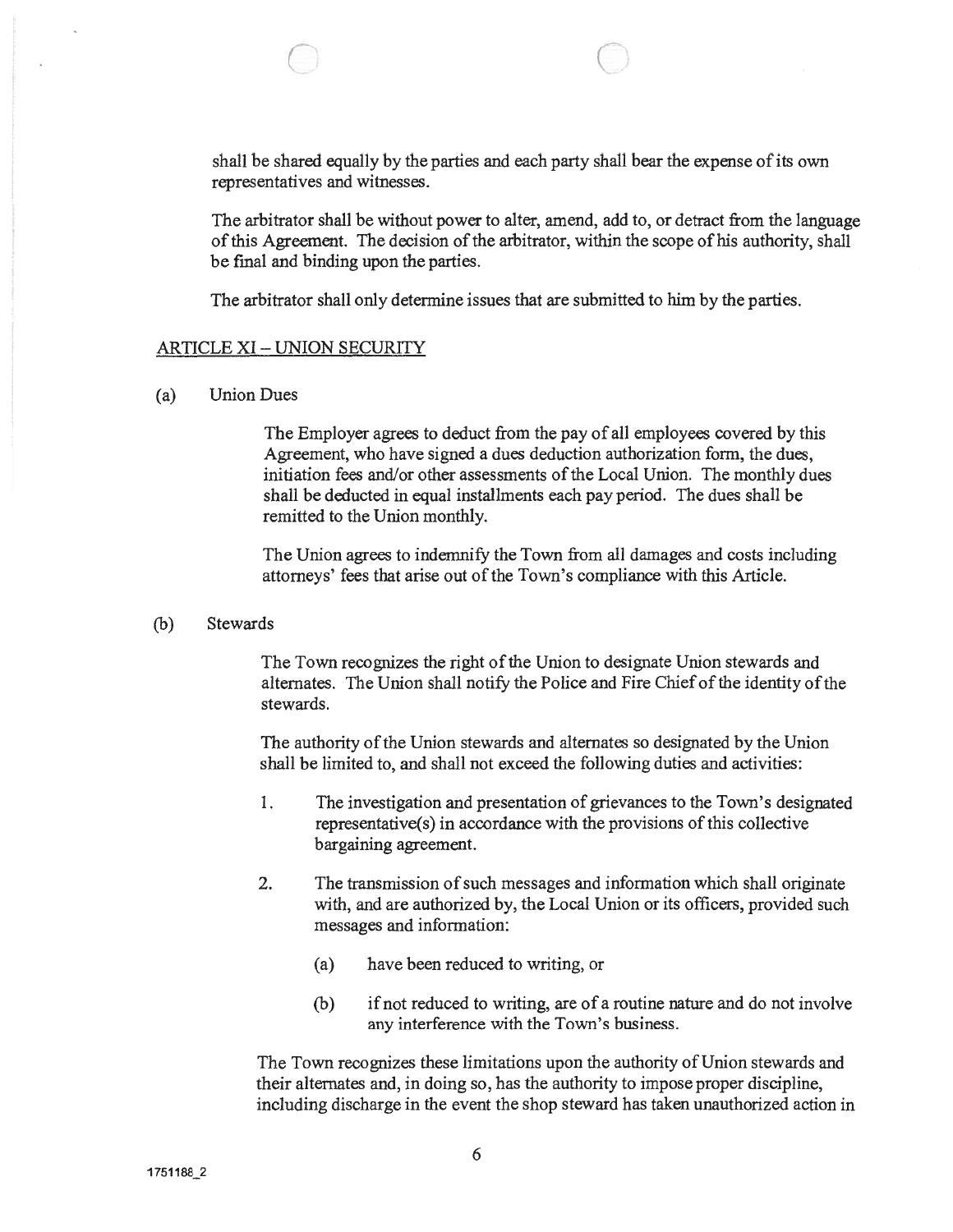0 0

Stewards shall be permitted to investigate, presen<sup>t</sup> and process grievances on the property of the Town without loss of time or pay during his/her regular working hours, as long as such activities do not interfere with the Town's ability to conduct business or add costs to the Town

#### ARTICLE XII -BULLETIN BOARDS

The Town shall provide <sup>a</sup> bulletin board ofreasonable size and space in the Police Department for notices concerning Union or Town business and activities. Parties to this Agreement, both of whom may use the bulletin board for notices, agree that no notices will be posted which contain inflammatory, obscene or otherwise inappropriate material.

#### ARTICLE XIII - WORK SCHEDULE AND OVERTIME

#### Section 1 - Hours

The hours of work shall be:

7 A.M. TO 3 P.M. 3 P.M. to 11 P.M. 11 P.M. to 7 A.M.

The hours of work for the Lead Dispatcher will be subject to adjustment by the Police Chief and Fire Chief or their designees.

# Section 2 - Work Schedule

Full time employees, including the Lead Dispatcher, shall work <sup>a</sup> five (5) and two (2) work schedule.

#### Section 3 - Shifts Assignments

- (a) Shift assignments will be made annually. Dispatchers shall have the right to indicate their preference of shift by bid, based on their seniority. The assignments shall be effective on <sup>a</sup> date to be determined by the Police Chief, Fire Chief or their designees. Final judgment as to shift assignment is reserved to the discretion of the Police Chief, Fire Chief or their designees.
- (b) In addition, the Chiefs or their designees have authority to make reassignments at any time when necessary to meet the operational needs of the department,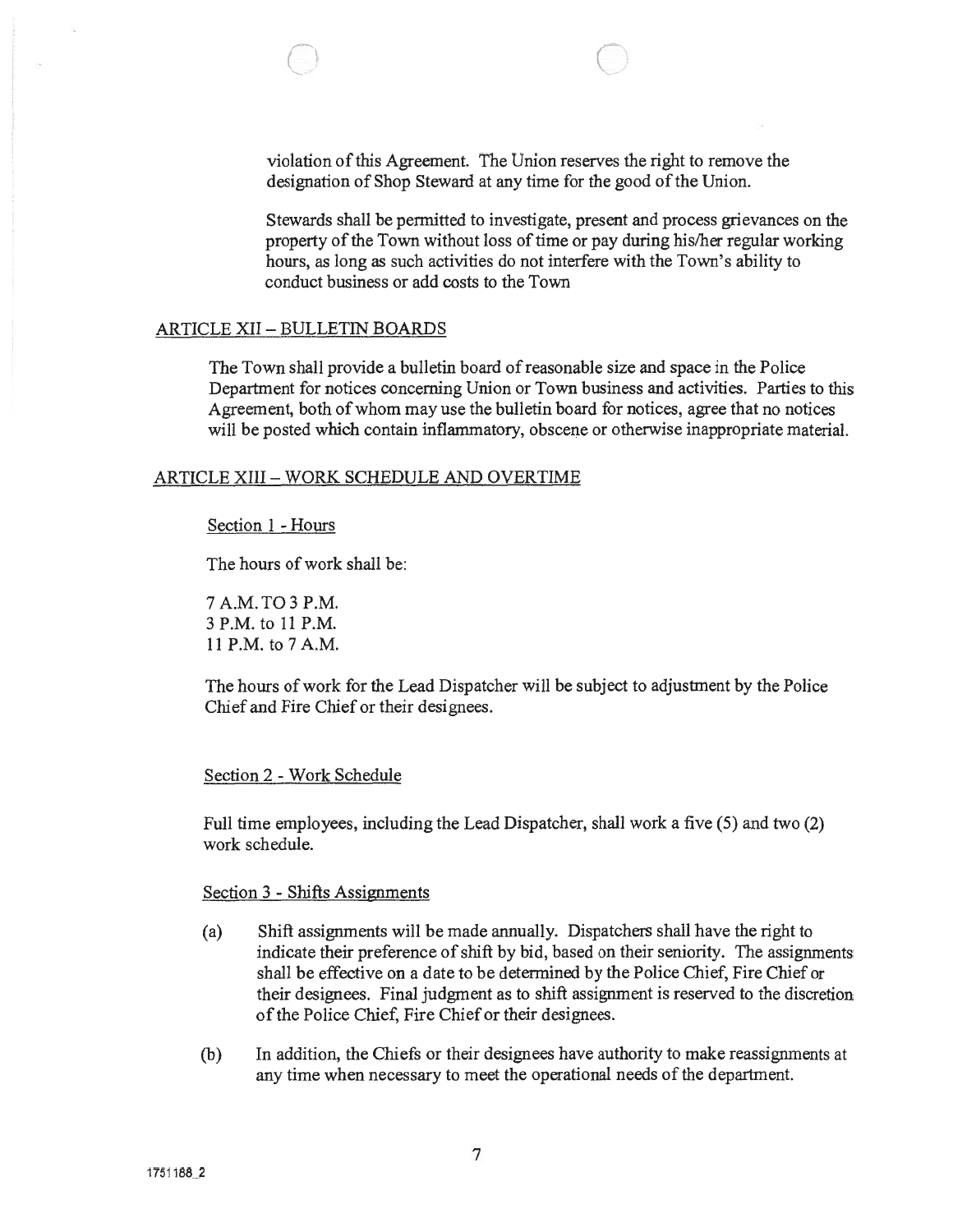(c) The exercise of discretion in paragraphs (a) or (b) above, shall not be arbitrary or capricious.

 $\bigcirc$  c) c) c) and c) and c) and c) and c) and c) and c) and c) and c) and c) and c) and c) and c) and c) and c) and c) and c) and c) and c) and c) and c) and c) and c) and c) and c) and c) and c) and c) and c) and c) and

### Section 4 - Swaps

When approved by the Police Chief, Fire Chief or their designees, employees will be permitted to voluntarily substitute or exchange time with other employees when reasonable notice is given. The Police Chief may deny such swaps at his/her sole discretion.

The hours worked by an employee on the substitute shift for another employee are excluded from the calculation of hours worked for determining overtime pay.

All substitutions or exchanges must be recorded and must be paid back within reasonable time of being taken.

If no employee reports for <sup>a</sup> shift in which <sup>a</sup> swap has been scheduled and approved, vacation and/or personal time will be charged for the employee who agreed to take that shift. In addition, if the employee who took the shift requests, and is approved for an absence, he/she will be charged for the appropriate leave time. Disputes regarding swaps shall be worked out among the employees involved and are not subject to the grievance procedures of this Agreement.

#### Section 5. Overtime

Overtime shall be paid for all hours worked over forty (40) hours. Sick leave and swaps shall not count as hours worked. All other paid leave shall count as hours worked. Employees, who are called back to work, shall receive <sup>a</sup> guarantee of <sup>a</sup> four (4) hour minimum. If an employee is called in to work with less that three (3) hours before the beginning of his shift, he shall be paid only for hours worked.

#### Section 6 Vacant Shifts

The two regular (2) regular shifts available each week shall be filled by the Chiefs or designees with part-time employees. All remaining vacant shifts shall be filled on <sup>a</sup> fair an equitable basis as follows;

One list shall be created beginning with the names of full time dispatchers ranked according to seniority followed by par<sup>t</sup> time dispatchers ranked according seniority. When <sup>a</sup> shift becomes available, the individual first on the list shall be given the opportunity to work the shift. Whether the individual chooses to work or refuses, his name shall be moved to the bottom of the list. This process shall continue until the shift is filled. The list shall reset quarterly.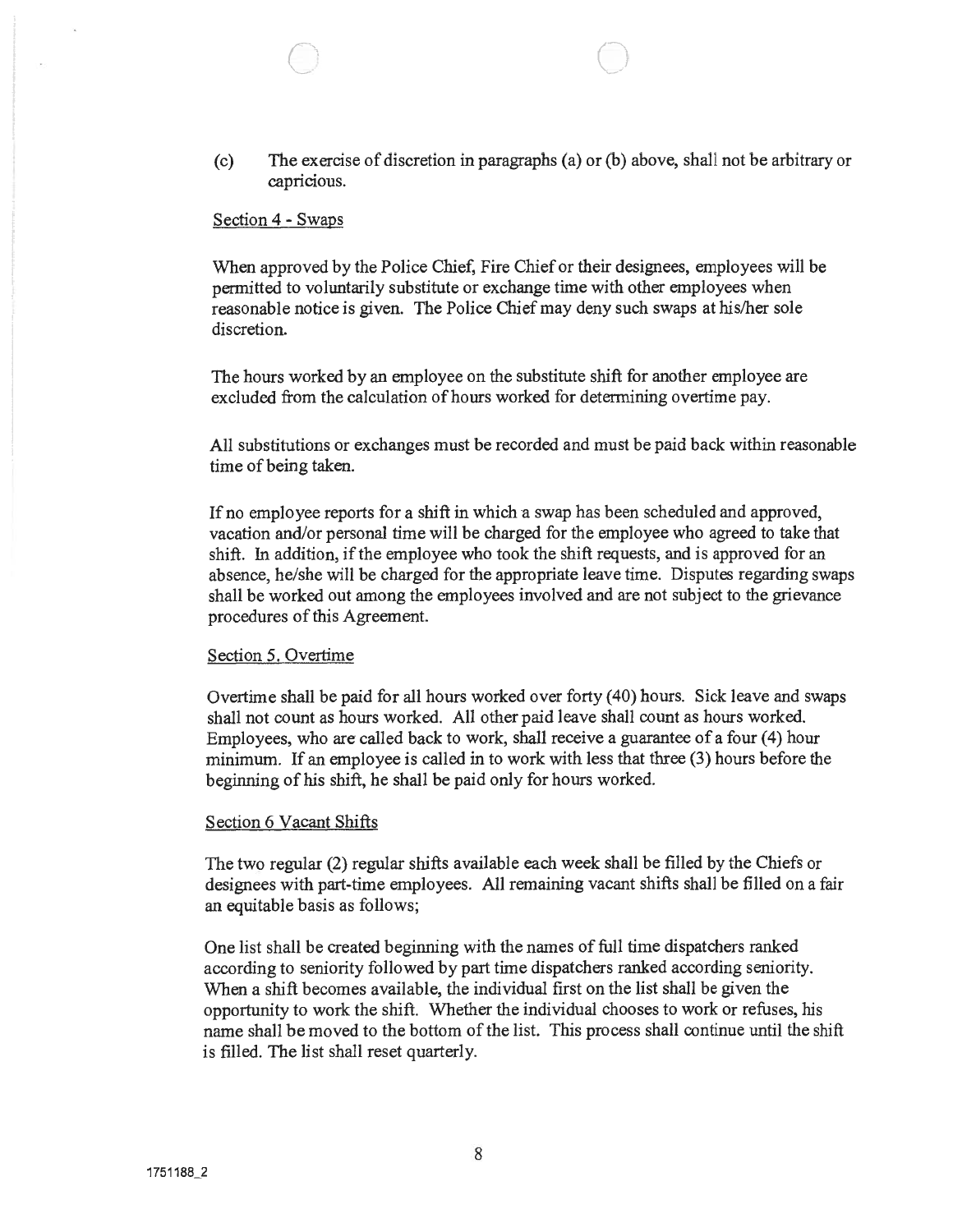When the Lead Dispatcher is out (sick, vacation, etc.,) the position may not be filled. If the Lead Dispatcher is out on an extended absence (28 days or more) the position of Lead Dispatcher shall be filled pending budgetary considerations. The Police Chief and Fire Chief shall select the individual to fill the position while the Lead Dispatcher is on extended absence. The individual selected shall be compensated at Step I on the Lead Dispatcher wage scale.

0 0

The Lead Dispatcher shall be eligible to fill vacant dispatcher shifts. The Lead Dispatcher shall be placed at the bottom of the current seniority list (behind the part-time employees and new hires) and it will be <sup>a</sup> rotating list. The Lead Dispatcher shall be placed on the order in list according to inverse seniority. The order in list shall be reset on January 1<sup>st</sup> of each year.

Any vacancy that is being filled with more than seventy-two (72) hours notice will be posted and dispatchers shall have an opportunity to bid for the vacancy with the individual next on the list getting the opportunity to work the vacancy.

Less than seventy-two (72) hours notice, but more than eight (8) hours before the shift, the initial individual called shall have thirty (30) minutes to return <sup>a</sup> call or accep<sup>t</sup> the shift. All others called must decide immediately. If the vacancy is being filled with less than eight (8) hours notice, an individual if contacted must accep<sup>t</sup> the offer immediately or the shift will be offered to others on the list until someone accepts.

#### ARTICLE XIV - COMPENSATION

Section 1 - Base Salary

Dispatchers shall be compensated according to the salary schedule in Appendix A. The salaries shall be increased by:

2% effective July 1,2015.

2.5% effective July 1,2016.

2.75% effective July 1,2017.

Annual step increases are subject to <sup>a</sup> satisfactory performance evaluation.

Lead Dispatcher:

The Lead Dispatcher shall be compensated according to the salary schedule in Appendix A.

The Town reserves the right to start the successful applicant for the Lead Dispatcher position above Step I.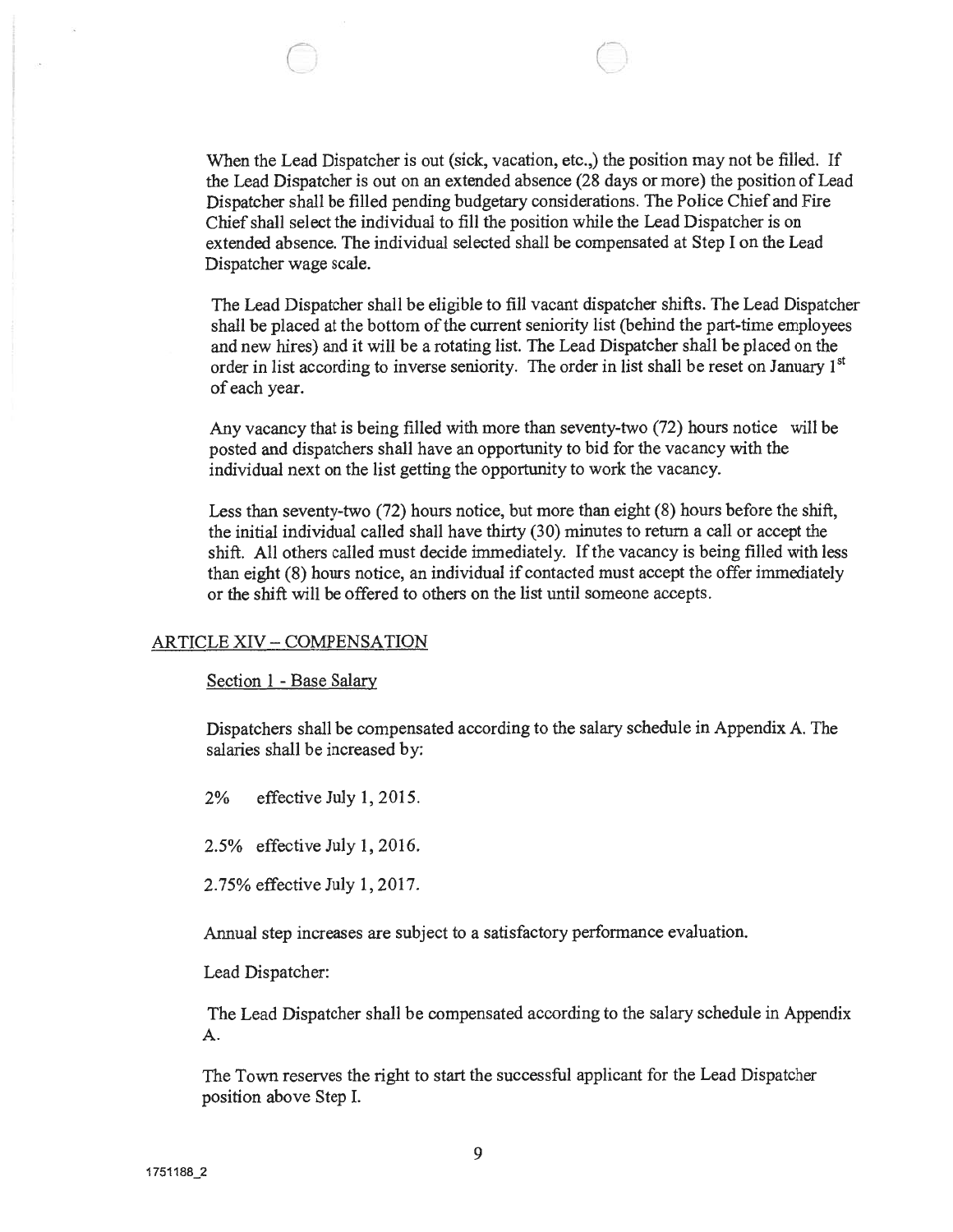# Section 2 - Special Assignment Pay

| <b>LEAPS</b> Representative | \$600.00 |
|-----------------------------|----------|
| E911 Representative         | \$600.00 |

\*Training Officer 5% per hour

If <sup>a</sup> dispatcher is assigned to train <sup>a</sup> dispatcher during <sup>a</sup> shift, he/she shall receive a 5% training stipend per hour of training.

 $\bigcirc$  flatter  $\bigcirc$ 

### Section 3 - Pay Frequency

The Town shall pay dispatchers on a bi-weekly basis.

#### Section 4 Shift Differential

Dispatchers, who work the 3 P.M. to 11 P.M. shift and 11 P.M. to 7 A.M. shift shall receive a shift differential of  $$1.00$  per hour as of July 1, 2015;  $$1.25$  as of July 1, 2016 and \$1.50 as of July 1, 2017 added to the straight time rate or the overtime rate.

#### Section 5 Uniforms

Employees will be authorized to spend up to \$500 per fiscal year for uniforms which shall consist of <sup>a</sup> shirt with <sup>a</sup> Town of Acton insignia and blue or black pants. The Town will meet with two (2) members of the bargaining unit to negotiate over the color and style.

#### Section 6 Longevity

Longevity payments shall be paid to the dispatchers according to the following schedule:

\$300 5 years of service \$600 10 years of service \$900 15 years of service \$1200 20 years of service

Employees who attain the required years of service for a Longevity benefit between January  $1<sup>st</sup>$  and June  $30<sup>th</sup>$  shall be paid the Longevity payment in the first payroll of July. Employees who attain the required years of service for a Longevity benefit between July 1st and December  $31<sup>st</sup>$  shall be paid the Longevity payment in the first payroll of January.

#### ARTICLE XV - HEALTH INSURANCE

Permanent full-time employees and permanen<sup>t</sup> part-time employees, whose regular work week is 20 hours or more, are eligible for health insurance. All employees who subscribe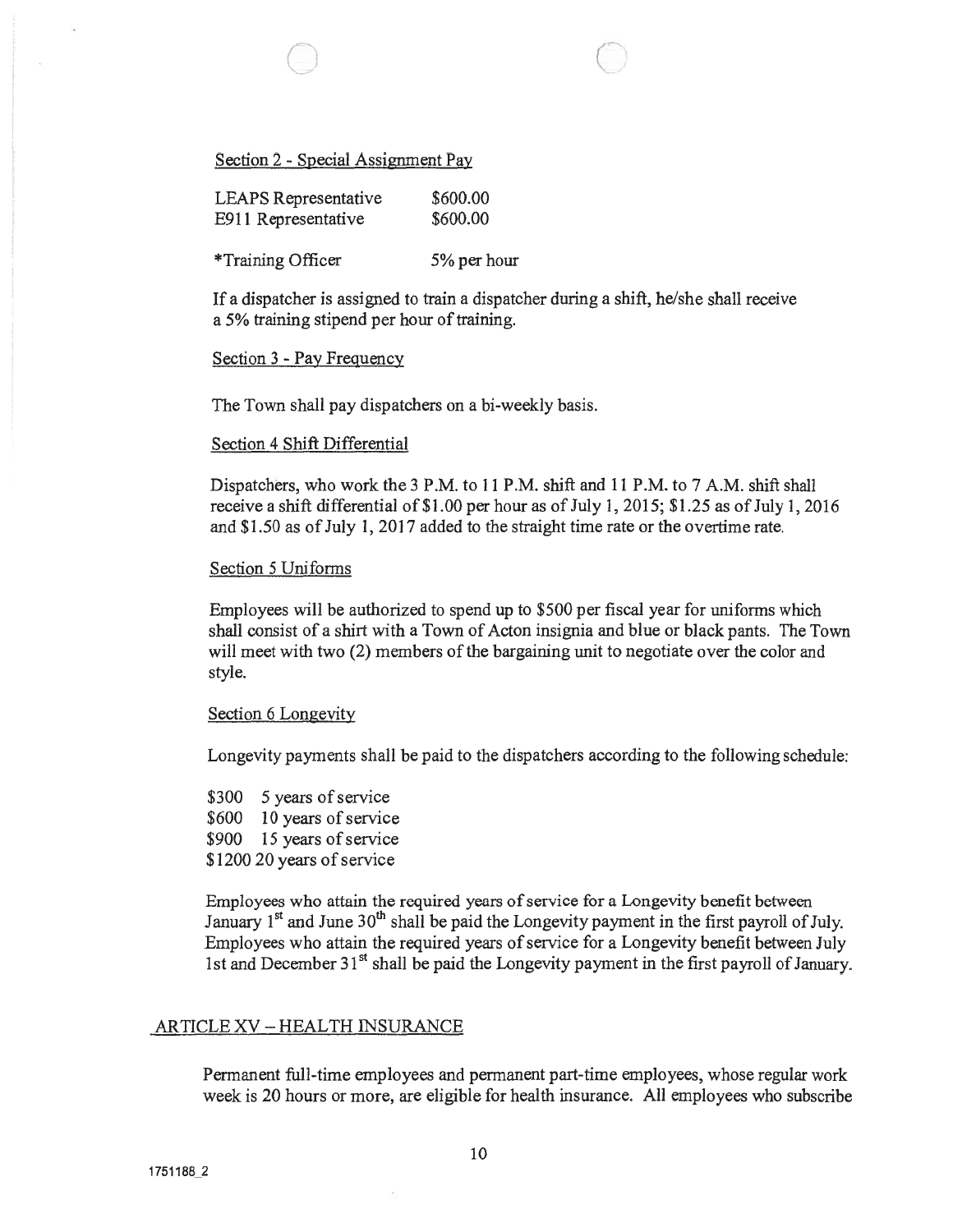$\circ$  0

to an indemnity plan or PPO shall contribute 50% ofthe cost ofthe premium. Employees who subscribe to an HMO shall contribute 25% of the cost of the monthly premium. Health insurance premiums shall be deducted from the employee's paycheck on <sup>a</sup> pre-tax basis.

The Town shall have the right to offer <sup>a</sup> health insurance plan in addition to those currently offered without the obligation to bargain further with the Union. The existing plans will continue to be available. Participation in the new plan will be at the option of the employee.

Should <sup>a</sup> Unit member choose not to participate in the Town provided medical insurance, and provide appropriate documentation that they have medical coverage, said Unit member will be paid an opt-out stipend of \$4000.00 for family medical coverage and \$2000.00 for individual coverage. Such payment will be made in equal bi-weekly installment. Proof of medical coverage as defined by law will be required.

The Town shall offer and the members of the bargaining unit may participate in <sup>a</sup> dental insurance plan, short term disability plan and life insurance plan as currently offered by the Town and under the current conditions. The employee shall be responsible for one hundred percent (100%) of the monthly premium for these plans and the Town may unilaterally change or discontinue the products being offered.

Members of the bargaining unit shall be eligible for any new benefits, including but not limited to those set out below, that are offered by the Town to other employees the cost of which is paid 100% by the employee.

Hospitalization, Cancer, Vision, Catastrophic and Accident Insurances Short Term Disability Short Term Disability and Cancer Expense Insurance Long Term Care 457 Plan Dental Plan Voluntary Life Insurance Long Term Disability Insurance

# ARTICLE XVI- SENIORITY

# Section 1 Seniority

Seniority shall be defined as the time served in the bargaining unit. A par<sup>t</sup> time dispatcher, who becomes a full time dispatcher, shall be given one year of seniority for each two (2) years of service as <sup>a</sup> par<sup>t</sup> time dispatcher.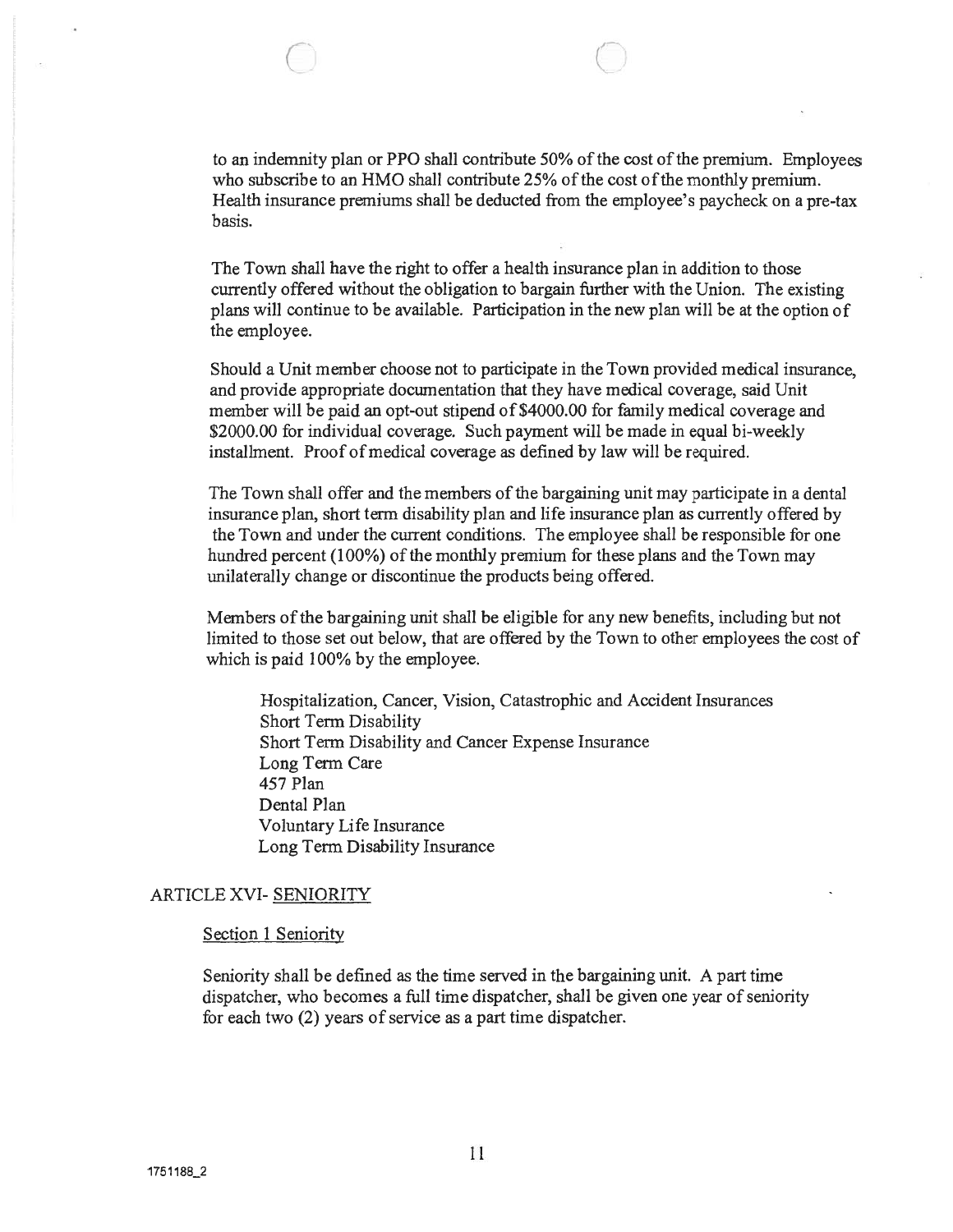Section 2 - Seniority List

The Department shall establish <sup>a</sup> seniority list which shall be posted on the Union bulletin board and updated annually.

# ARTICLE XVII- LEAVES PAID AND UNPAID

Eligibility - The employee leave benefits listed are available to all permanen<sup>t</sup> employees provided that the employee's established work schedule is twenty (20) hours or more per week for 52 weeks.

A. Regardless of employment status or work schedule, all employees are covered by Worker's Compensation.

0 0

Leave

- A. Policy Statement Leave is any authorized absence during regularly scheduled work hours that is approved by the proper authority. Leave may be authorized with or without pay and shall be granted in accordance with these rules on the basis of the work requirements of the departments and, whenever possible, the personal wishes of the employee.
- B. Procedure for Requesting Leave For all leave other than holiday, sick, disability, injury and emergency leave, <sup>a</sup> written reques<sup>t</sup> indicating the kind of leave, duration, dates of departure and return must be approved prior to the taking of leave. In the case of sick, disability, injury and emergency leave, the proper forms shall be completed and submitted for approval immediately upon the employee's return to duty. Unless an absence is substantiated by <sup>a</sup> leave reques<sup>t</sup> approved by the Town Manager, or designee, an employee shall not be paid for any absence from scheduled work hours.
	- 1. Sick Leave

a. Sick leave is to be used solely in connection with the treatment for or recuperation from an illness or injury of an employee of the Town of Acton.

# Section 1 - Sick Leave

1.) All permanen<sup>t</sup> full-time employees shall be credited with one and one-quarter  $(1\frac{1}{4})$  days of sick leave upon the completion of each full calendar month of service. Sick leave credited to the employee but not used will accumulate up to <sup>a</sup> maximum of one hundred-forty (140) days (1120 hours).

2.) All permanen<sup>t</sup> part-time employees working <sup>a</sup> schedule of at least twenty (20) but less than forty (40) hours per week will accrue and accumulate sick leave on <sup>a</sup> pro-rated basis. For example, <sup>a</sup> twenty-(20)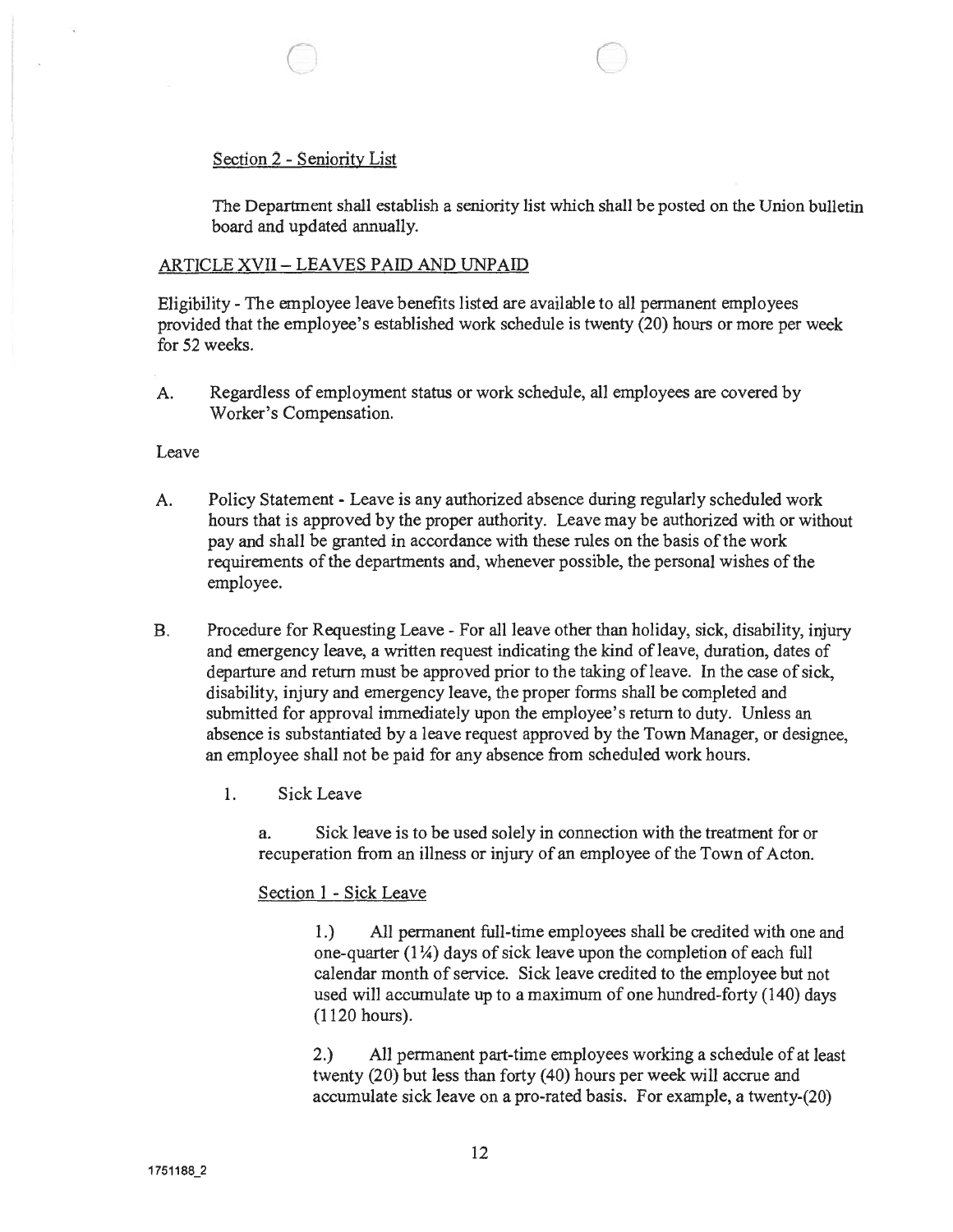hour per week employee accrues sick leave at the rate of 0.625 days per month and may accumulate up to <sup>a</sup> maximum of five hundred and sixty (560 hours).

0 0

3.) Sick leave may only be used for illness or injury to the employee and only while in the employment of the Town. No sick leave may be considered as <sup>a</sup> basis for paymen<sup>t</sup> upon termination of employment.

4.) In order to be eligible to be granted sick leave, the employee must notify their immediate supervisor of his/her sickness or injury, time expected to be incapacitated and expected date of return to work. Notification to the immediate supervisor shall be as early as possible before the regular starting time of his/her work day on the first day of absence.

5.) No sick leave shall be granted for any period that the Town Manager (as counseled by the Town physician) determines such incapacity no longer exists. The Town Manager may determine that <sup>a</sup> Town employee is capable of performing limited duties on either <sup>a</sup> fulltime or less than full-time basis.

6.) The Supervisor is expected to check on such absences and to reques<sup>t</sup> that the employee obtain <sup>a</sup> doctor's certification if, in his/her judgment, the situation demands such certification. The Town Manager may require <sup>a</sup> medical examination of any employee who reports his/her inability to repor<sup>t</sup> for duty because of illness. This examination shall be at the expense of the Town by a physician appointed by the Town Manager.

#### Section 2 -Vacation

a. Eligibility -All permanen<sup>t</sup> full-time and part-time employees, ofthe Town ofActon working twenty (20) hours or more per week, shall accrue vacation leave on <sup>a</sup> hourly basis at the rates listed in section b. below. Vacation leave accrual rates shall be based on years of continuous service. Continuous service for the purpose ofthis document shall mean employment by the Town without <sup>a</sup> break in employment.

b. Vacation Leave Accrual -Each employee shall accrue vacation leave at the following rates: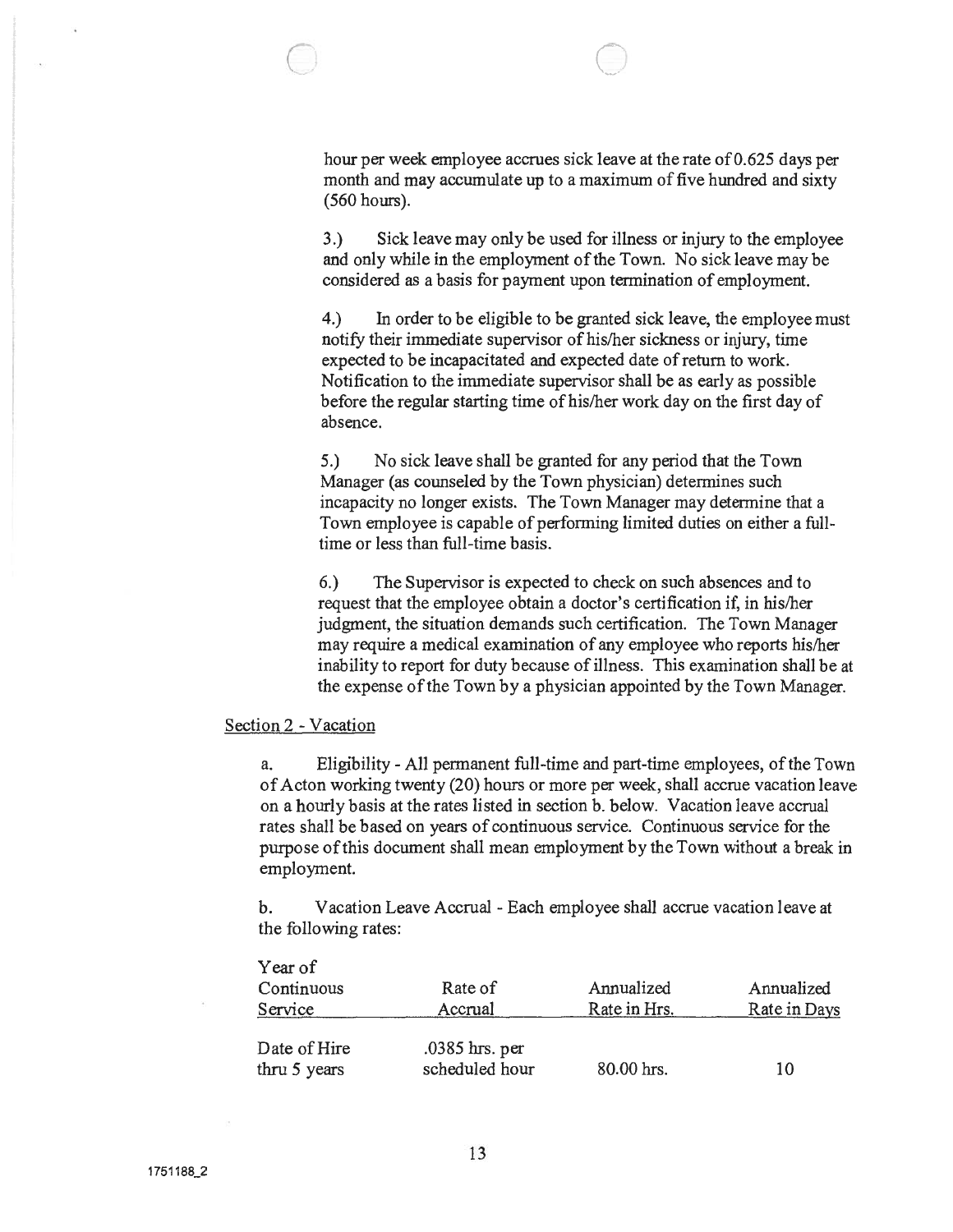| 6 thru 10 yrs. | .0578 hrs. per<br>scheduled hour   | 120.00 hrs. | 15 |
|----------------|------------------------------------|-------------|----|
| Over 10 yrs.   | $.0770$ hrs. per<br>scheduled hour | 160.00 hrs. | 20 |
| Over 20 years  | $.0962$ hrs. per<br>scheduled hour | 200.00 hrs  | 25 |

 $\subset$ 

New Rates of accrual take effect on an employee's fifth, tenth and twentieth anniversary of their date of hire. For example, a new full-time employee (40) scheduled hours per week) would accumulate .03 85 hrs. of vacation for each scheduled hour. Upon completion of the Town's 6-month probation period, the employee would have accrued 40 hours or 5 days of vacation calculated as follows: 26 weeks x 40 hours = 1040 total hours x  $.0385 = 40$  hours.

c. Maximum Accumulation -Employees will be allowed to carry over one hundred-fifty (150%) percent of maximum accrual of vacation from year to year as long as the following maximum limits are not exceeded:

| Years of Service          | Max. Accumulation (Hours) | Days |
|---------------------------|---------------------------|------|
|                           |                           |      |
| Date of hire thru 5 years | $120$ hrs                 | 15   |
| 6 Years thru 10 years     | $180$ hrs.                | 22.5 |
| Over 10 years             | 240 hrs.                  | 30   |

In no case can an employee accrue more than these stated limits. No employee will be required or permitted to forego his/her vacation and receive extra pay in lieu thereof. Part-time employees maximum carryover will be prorated.

d. Computation of Vacation Pay -Vacation pay shall be computed as follows: The number of hours that the employee is regularly scheduled to work multiplied by the employee's basic hourly rate of pay (or the hourly equivalent for employees paid on <sup>a</sup> salary basis).

e. Service and Appointment Requirements -A permanen<sup>t</sup> full-time or parttime employee who works twenty (20) hours or more per week may accrue vacation leave from the date of appointment but may not use vacation leave until after successful completion of the employee probationary period.

f. Vacation granted by Department Head -Vacations shall be granted by the appropriate department head at such time as, in their opinion, will cause the least interference with the performance of the regular work of the department, but take into account, to the extent possible, the preferences of the individual employee.

g. Death of Employee Eligible for Vacation - Upon the death of an employee who is eligible for <sup>a</sup> vacation under the provisions of this section, paymen<sup>t</sup> shall be made to the estate of the deceased in an amount equal to the vacation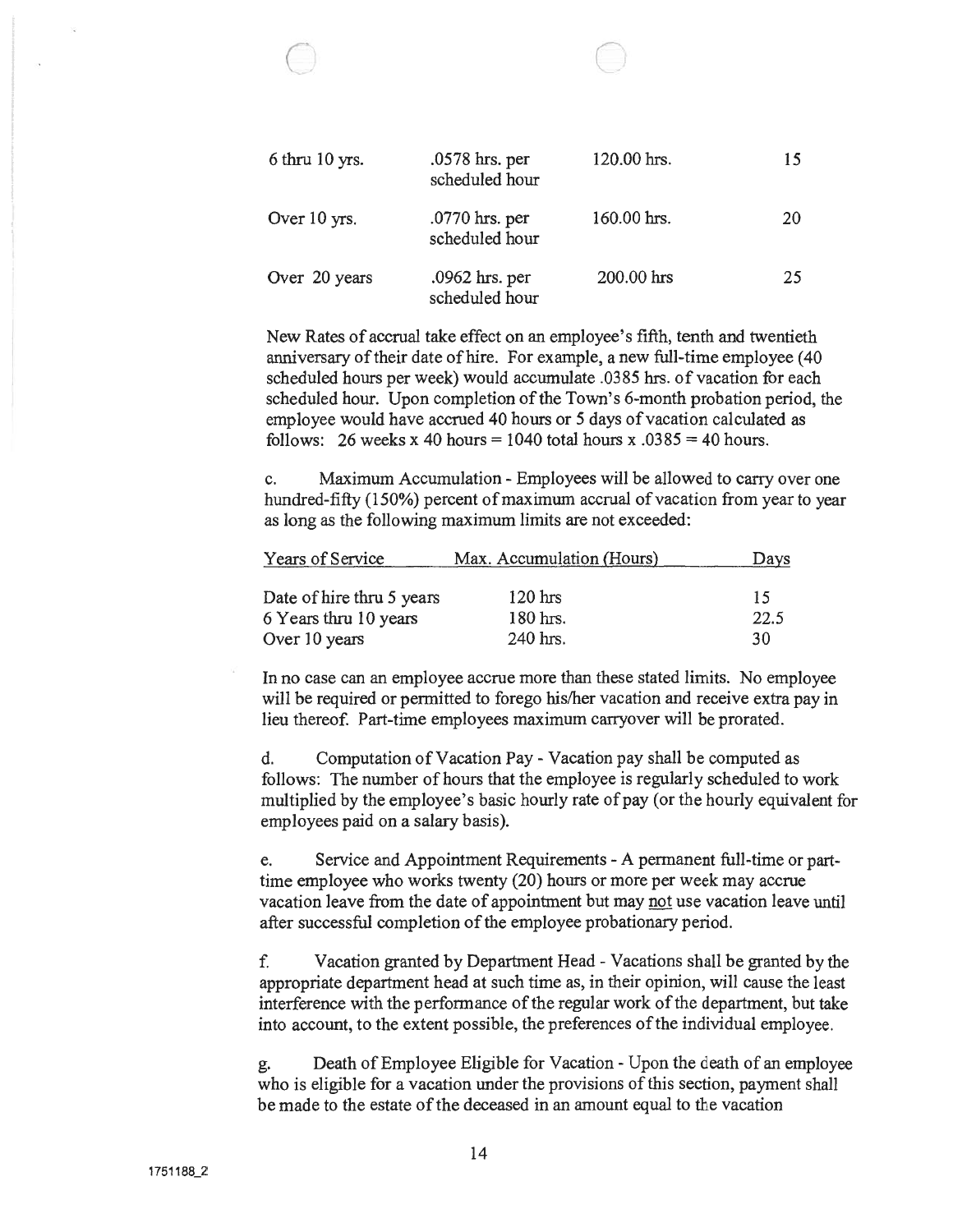allowance earned in the vacation year prior to the employee's death, but which had not been granted. In addition, payment shall be made for that portion of the vacation allowance earned by not used in the vacation year during which the employee died, up to the time of his/her separation from the payroll.

 $\circ$  0

h. Termination of Employment - Employees who are eligible for vacation under these rules and whose services are terminated by dismissal, resignation or by retirement, or by entrance into the armed forces, shall be paid an amount equal to the vacation allowance earned, and not taken, up to the time of the employee's separation from the payroll.

i. Vacation as Sick Leave -Absences on account of sickness in excess of that authorized under the rules thereof or for personal reasons not provided for under sick leave shall be allowed, with the approval of the department head, to be charged to vacation leave.

j. Holiday During Vacation - If <sup>a</sup> holiday falls within the vacation period of an employee, he/she shall not be charged <sup>a</sup> vacation day.

#### Section 3 - Holidays

a. Listing ofHolidays -The following days and no others shall be recognized as paid holidays:

| New Year's Day         | Labor Day              |
|------------------------|------------------------|
| Martin Luther King Day | Columbus Day           |
| Washington's Birthday  | Veteran's Day          |
| Patriot's Day          | Thanksgiving Day       |
| Memorial Day           | Day After Thanksgiving |
| Independence Day       | Christmas Day          |

b. Compensation -

1.) Holiday pay shall be the number of hours the employee is regularly scheduled to work, multiplied by the employee's base pay.

2.) When <sup>a</sup> holiday falls on the employee's regularly scheduled work day and the employee is required to work, he/she shall be granted another day off.

c. Compensation Conditions - In order to be eligible to receive holiday pay, the employee must have been in pay status on his/her last scheduled work day prior to the holiday and his/her first scheduled work day following the holiday, unless absent with the prior permission of his/her supervisor.

Section 4 - Personal Leave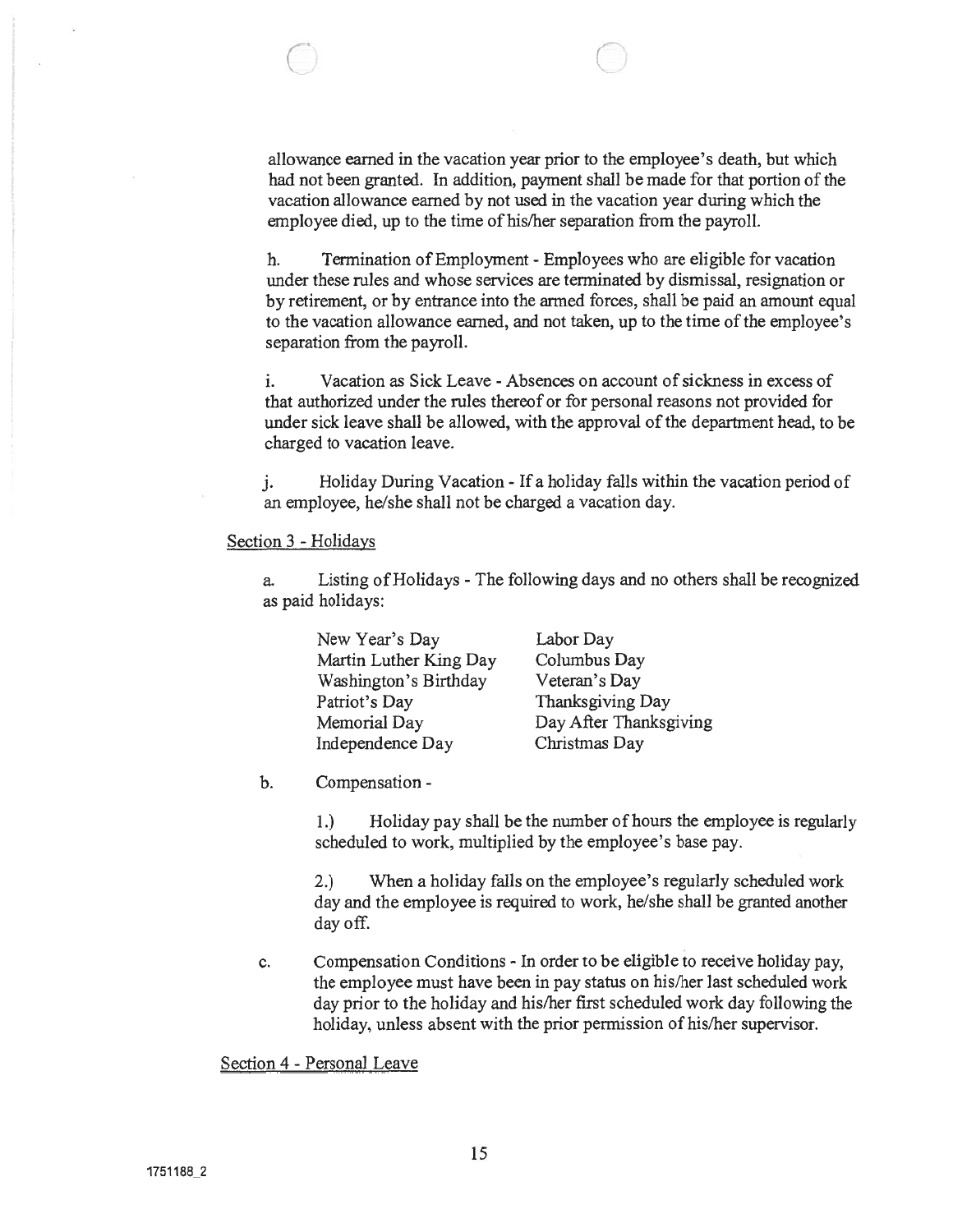a. Purpose -The purpose of personal leave is to allow employees sufficient time to take care of impending unusual and unforeseen personal business. Personal leave is paid leave.

 $\Theta$  not not not  $\Theta$ 

b. Procedure

1.) <sup>A</sup> department head may authorize excused absences with pay up to a maximum equivalent of three (3) working days during a fiscal year to permanen<sup>t</sup> and probationary full-time and permanen<sup>t</sup> and probationary part-time employees who work at least 20 hours <sup>a</sup> week. Part-time employees will receive partial time off according to their normal schedule.

2.) Absence for primarily unforeseen and unusual personal reasons refers to any excused short-term absence not specifically covered by such policies as Jury Duty, Funeral Leave, etc. In other words, it includes absences for matters the employee has <sup>a</sup> reasonable obligation to attend to. Examples re legal matters, doctor's appointments, family emergencies, religious holidays that requires absence during normal working hours, etc.

3.) An employee who desires to take time off for personal business shall explain the necessity for such absence to his department head at least one day in advance whenever possible. The department head must be sensitive to the employee's privacy in determining how much infonnation is needed to gran<sup>t</sup> the day. The department head is responsible for determining the urgency and validity of the reques<sup>t</sup> and when the absence appears justified may authorize it.

4.) Such leave shall be taken at <sup>a</sup> time mutually agreed upon by the employee and the department head.

5.) The employee's pay for <sup>a</sup> day of persona<sup>l</sup> leave shall be pay for <sup>a</sup> normal work day at his/her regular day rate of compensation.

# Section 5 - Leave of Absence

a. Purpose -The purpose of <sup>a</sup> leave of absence is to allow employees sufficient time to take care of impending personal business. Leave of absence is without pay.

b. Procedure -

I.) A general leave of absence may be granted to an employee, who is regularly scheduled to work twenty (20) hours per week or more, for up to one (1) year.

2.) An employee, requesting general leave of absence, must submit to his/her department head the reques<sup>t</sup> stating the reason and exact duration of the leave.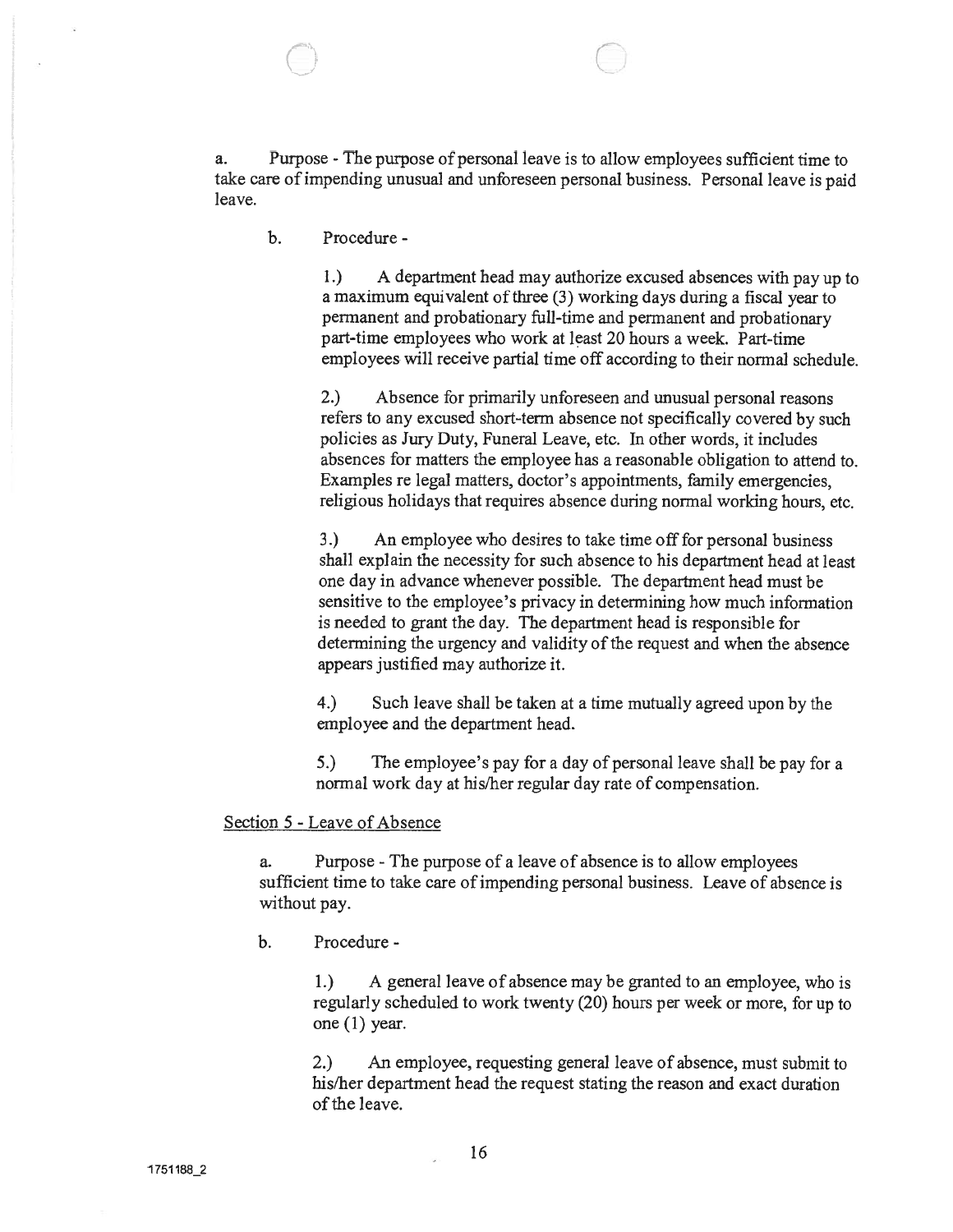$\Theta$  control  $\Theta$ 

4.) During <sup>a</sup> general leave of absence, no fringe benefits will accrue or be granted. Employees on leave will be allowed to maintain health and life insurance coverage, provided the employee pays the entire cost of these benefits.

5.) Employees on leave of absence shall not be actively employed by another employer or self-employed.

6.) The employee must return to work at the termination of the leave of absence. Ifthe employee does not return without reasonable explanation, he/she will be considered to have resigned voluntarily.

7.) The employee will retain the employee status and benefits he/she enjoyed prior to going on leave after return to work.

# Section 6 - Bereavement Leave

a. Purpose -The purpose of bereavement leave is to enable an employee to take care of personal arrangements and problems caused by the death of an immediate member of his/her family and to relieve the employee of the concern over loss of earnings on the regularly scheduled work days immediately following the death,

b. Procedures -

I.) Payment will be made for lost time up to three (3) days because of the death of <sup>a</sup> parent, spouse, child, sister, brother, grandmother, grandfather, grandson, granddaughter, mother-in-law, father-in-law, sisterin-law, brother-in-law, son-in-law, daughter-in-law, aunt or uncle.

2.) Individual consideration may be given by the Town Manager for longer absences, or for absences because of the death of any relative for whose care and suppor<sup>t</sup> the individual is primarily responsible.

3.) If <sup>a</sup> holiday occurs during the bereavement leave, the leave is not in effect. The employee is given holiday pay, if eligible. The bereavement leave is not extended an extra day after the burial due to the holiday.

4.) The Town Manager may limit such leave to less than three (3) days or refuse to gran<sup>t</sup> any such leave if such employee does not intend to attend the last rites of such deceased relative and/or cannot demonstrate need for as many as three (3) days' leave.

Section <sup>7</sup> - Military Leave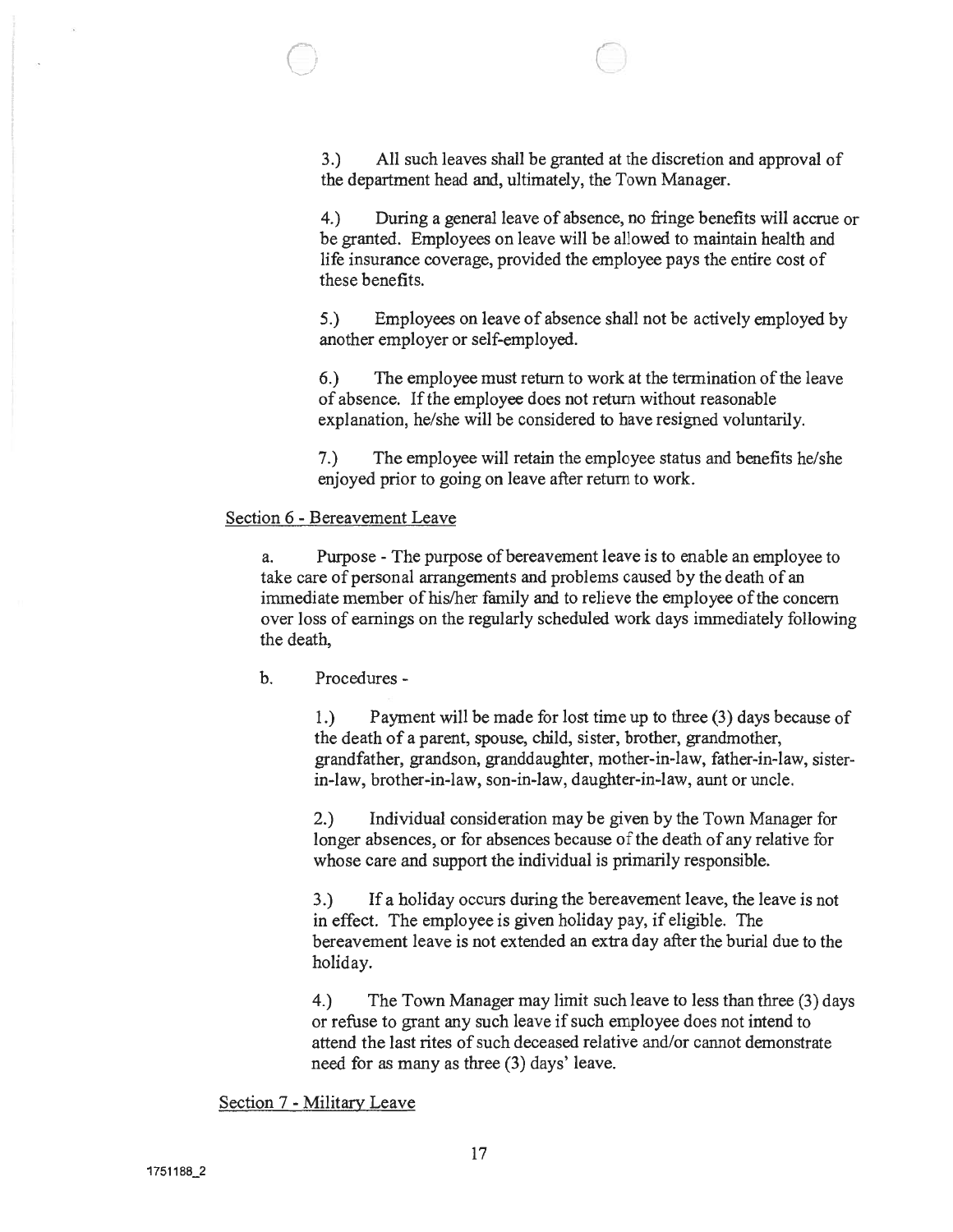Dispatchers shall be entitled to a leave of absence during the time of their compulsory service in the armed forces of the Commonwealth or during a compulsory annual tour of duty not exceeding seventeen days as a member of the reserve component of the armed forces of the United States, and shall receive the difference between their base pay for such service and their regular rate of compensation from the Town. They shall also be entitled to the same leaves of absence or vacation with pay as provided in this contract.

 $\qquad \qquad \circ$ 

The dispatcher must presen<sup>t</sup> his/her military orders to the Police Chief or Fire Chief.

#### Section 8 - Jury Duty

<sup>A</sup> dispatcher who is called forjury duty shall be granted Jury Duty Leave. Ifthe jury fees amount to less than the regular rate of compensation, the officer shall be paid an amount equal to the difference between them. Notice of service shall be filed with the Police Chief or Fire Chief.

When <sup>a</sup> dispatcher has been granted Jury Duty Leave and is excused by proper court authority, the officer shall repor<sup>t</sup> back to his/her official place of duty whenever the interruption in said service will permit four or more consecutive hours of employment during the hours of his/her scheduled tour of duty.

# Section 9 - Family Medical Leave Act (FMLA) and Massachusetts Maternity Leave Act (MMLA)

The Town agrees to abide by the terms of the Family Medical Leave Act and Massachusetts Maternity Leave Act and apply the terms ofthis Agreement consistent with the FMLA and MMLA. Leave entitlements under the FMLA, MMLA and this Agreement run concurrently when they cover the same type of leave.

#### Section 10 Small Necessities Leave Act

The Town shall provide leave in accordance with the Massachusetts Small Necessities Leave Act, M.G.L. c. 149 s. 52D.

#### Section 11 Union Leave

A maximum of three days without loss of compensation shall be granted to the bargaining unit for union members to attend union meetings, conferences, seminars negotiations and conventions.

#### ARTICLE XVIII MISCELLANEOUS

No smoking, including e-cigarettes, is allowed in Town buildings and vehicles. Employees may smoke outside at the rear of the Acton Public Safety Facility.

Evaluation: The Lead Dispatcher shall annually evaluate the dispatchers and the Lieutenant shall evaluate the Lead Dispatcher.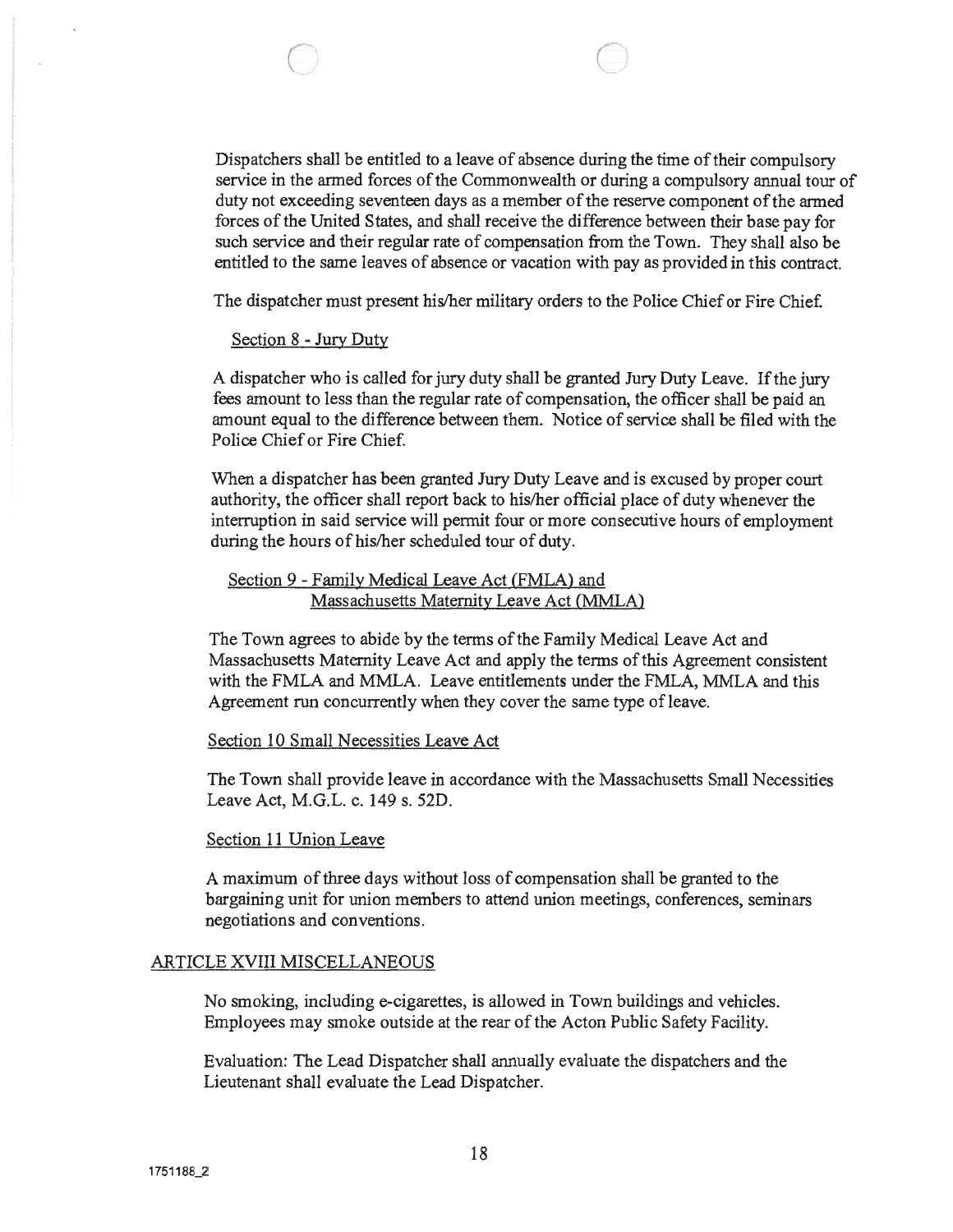### ARTICLE X1X LAYOFF AND RECALL

If the Town finds it necessary to lay off employees, the procedure set forth in this Article will apply.

 $\circ$   $\circ$ 

The Union will be notified, whenever possible, two (2) weeks in advance of any layoff and, insofar as practicable, the number, names and positions of those employees who are affected.

If <sup>a</sup> layoffis necessary, employees have had written negative performance reviews in the six months prior to the layoff, may in the sole and exclusive discretion of the Employer, be laid offfirst. Layoffs shall be accomplished by laying off employees in inverse order of seniority.

Before hiring into any permanen<sup>t</sup> job in the bargaining unit, the Town will offer re employment to any employees who have been laid off form that position within the pas<sup>t</sup> eighteen (18) months, inverse order in which said employees were laid off.

There shall be no obligation to offer re-employment to any employee who has been laid offmore than eighteen (18) months.

The offer of employment shall be sufficient if made by certified letter, addressed to the laid off employee, at his or her last known address, as shown by the records of the Town Personnel Department. Any such laid off employee must respond to the offer within four (4) weeks after the date ofthe offer; otherwise the laid off employee shall be deemed to have refused reemployment and the Town's obligation under this article are satisfied.

# ARTICLE XX DURATION

This Agreement shall become effective as of July 1, 2015 and shall continue in effect through June 30, 2018. Either party wishing to terminate, amend or modify this Agreement must notify the other in writing no more than one hundred eighty (180) days prior to the expiration date of the contract, nor less than ninety (90) days prior to the expiration date of the contract. Within twenty -one  $(21)$  days of receipt of such notice by either party, <sup>a</sup> conference shall be held to consider amendments, modification or termination.

TEAMSTERS LOCAL UNION NO. 25 16m . (12 BH  $\sqrt{114}$ 

/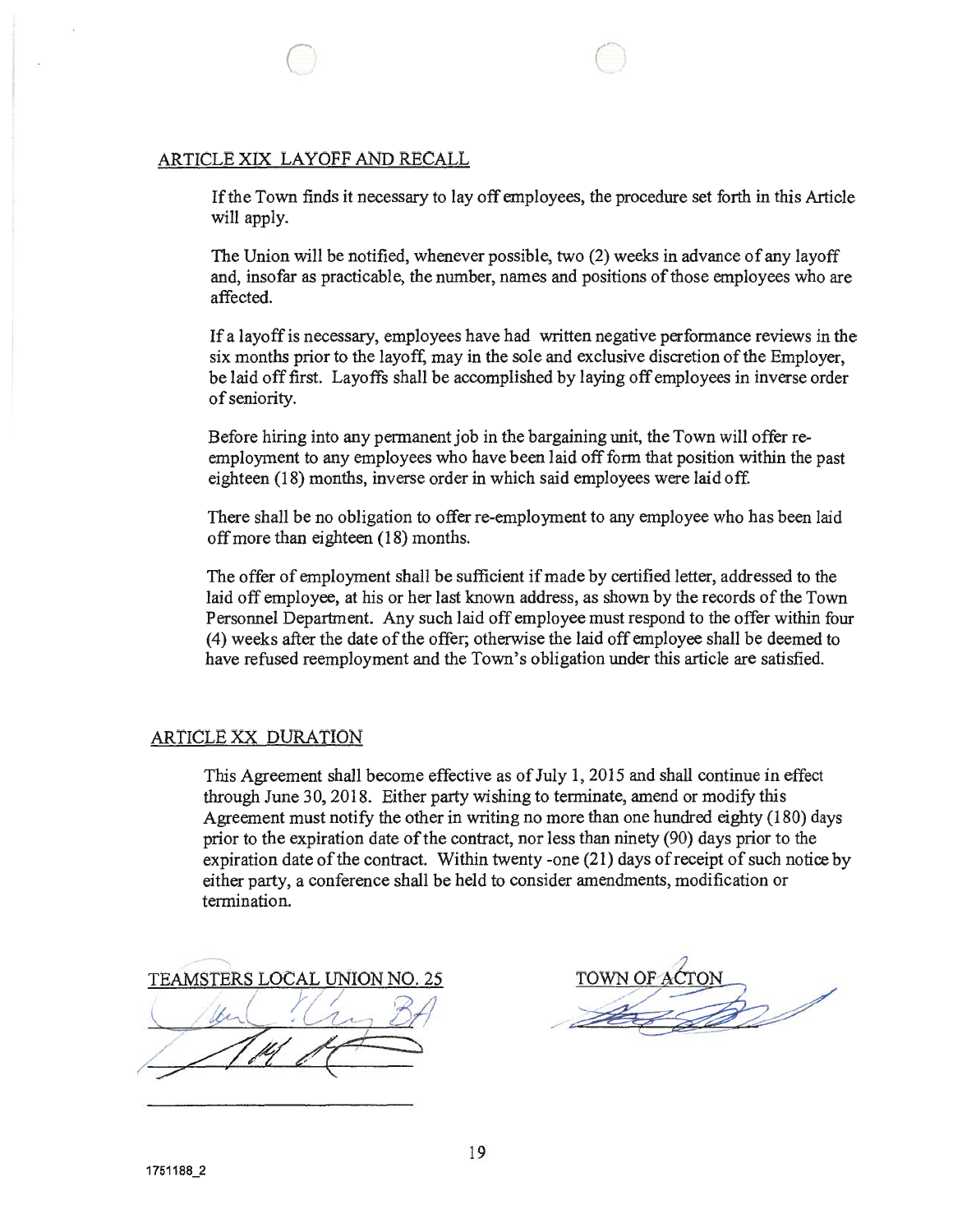$\sim 10$ 

SALARY SCHEDULE APPENDIX A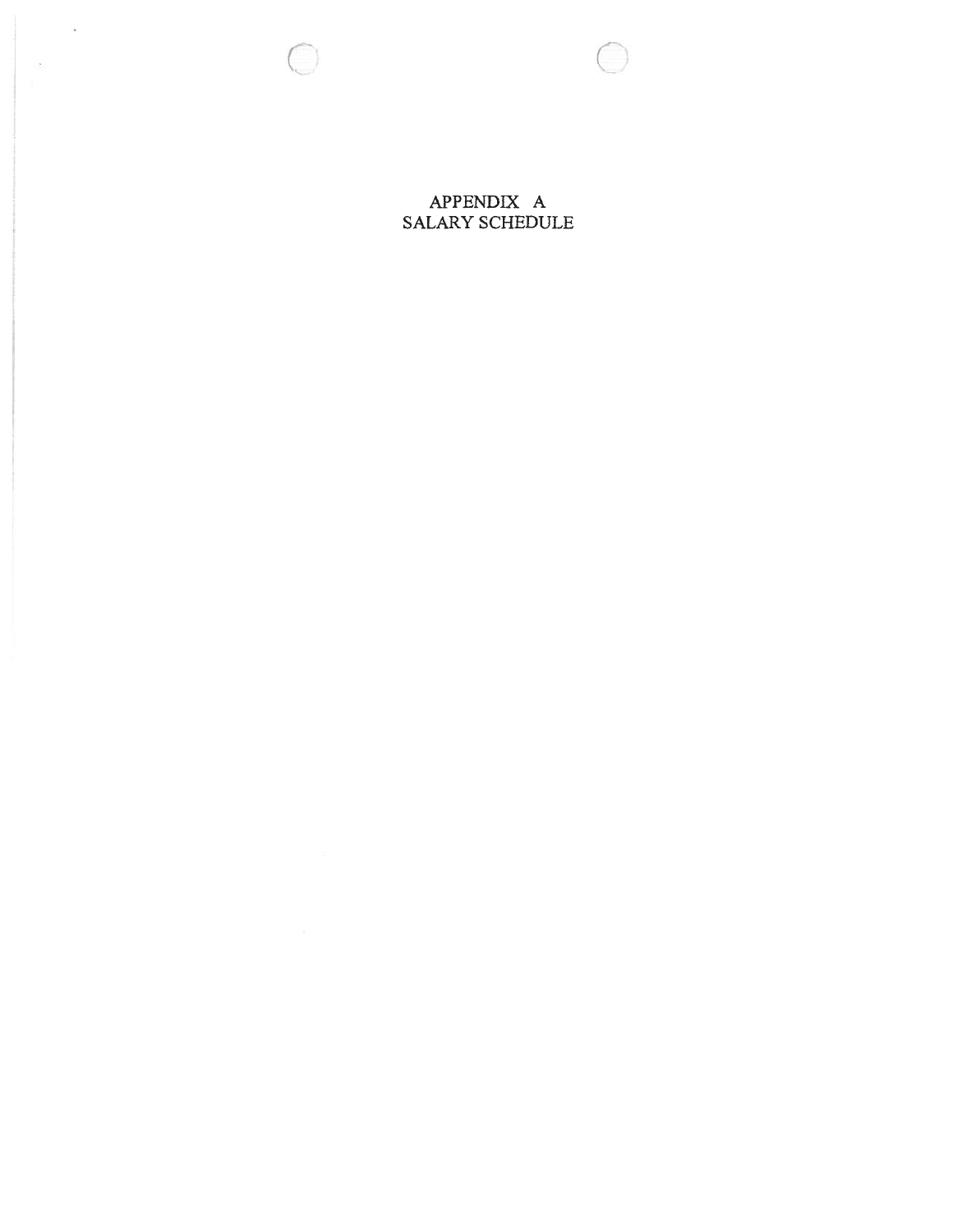| P<br>pmgrstep<br>ler erb solution<br><b>NSE</b><br>260.00<br>0<br>ö<br>DAYS,<br>$\bullet$<br><b>YEAR</b><br>260<br>2080.00<br>°<br>$\cdot$<br>2080<br><b>YEAR</b><br>EDR.S.<br>10.00<br>PERIOD<br>$\frac{8}{1}$<br>DAYS/<br>$\circ$<br>Н                                                                                                                                                                                                         | 40        |
|--------------------------------------------------------------------------------------------------------------------------------------------------------------------------------------------------------------------------------------------------------------------------------------------------------------------------------------------------------------------------------------------------------------------------------------------------|-----------|
|                                                                                                                                                                                                                                                                                                                                                                                                                                                  |           |
|                                                                                                                                                                                                                                                                                                                                                                                                                                                  |           |
|                                                                                                                                                                                                                                                                                                                                                                                                                                                  |           |
| $\overline{0}$<br>S<br>PERIOD<br>OOO®®७००NOO<br>O©n©nnnнnd®<br>0<br>$\bullet$<br>SALARY<br>SALARY<br><b>OOONNNO</b><br>80<br>$\circ$<br>0<br>$\bullet$<br>ERS,<br>$\infty$<br>$\bullet$<br>$\bullet$<br>$\bullet$<br>$\bullet$<br>$\sim$ $-$<br>$\ddot{\phantom{a}}$                                                                                                                                                                             |           |
| $\frac{8}{1}$<br>S<br><b>ANNUAL</b><br>ANNUAL<br>٠<br>HR3<br>DAY<br>∞<br>ထ                                                                                                                                                                                                                                                                                                                                                                       |           |
| .0000<br>PERIODS<br>26.0000<br>$\frac{6}{2}$<br>onwwwmwoo<br>0<br>O                                                                                                                                                                                                                                                                                                                                                                              |           |
| SALARY<br><b><i>SALARY</i></b><br><u>HoʻHnomaHov</u><br>CALC<br>$\tilde{c}$<br>$\frac{2}{3}$                                                                                                                                                                                                                                                                                                                                                     |           |
| PERIOD<br>PERIOD<br><b>BIWEEKLY</b><br><b>BIWEEKLY</b><br>FREQUENCY                                                                                                                                                                                                                                                                                                                                                                              |           |
| RATE<br>RATE<br>$\frac{0}{0}$<br>四<br>$\mathbf{\Omega}$<br>٠<br>$\bullet$<br>٠                                                                                                                                                                                                                                                                                                                                                                   |           |
| DAILY<br><b>DAILY</b><br><b>BASIS</b><br>HOURLY<br>HOURLY                                                                                                                                                                                                                                                                                                                                                                                        |           |
| PAY<br>$\overline{H}$<br>Ξ<br><b>RATE</b><br><b>RATE</b><br>$\frac{0}{0}$<br><b>CHER</b><br>B<br>B<br>۰                                                                                                                                                                                                                                                                                                                                          |           |
| õ<br>52<br>٠.<br>$\bullet$<br>$\bullet$<br>$\cdot$<br>$\bullet$<br>$\bullet$<br>$\bullet$<br>$\bullet$<br>٠<br>н<br>$\bullet$<br>$\bullet$<br>$\bullet$<br>$\bullet$<br>$\bullet$<br>$\bullet$<br>$\bullet$<br>mmerroonor<br>F ACT<br>TABL<br>FY16 DISPAT<br><b>HOURLY</b><br>ጣ<br>OOHHNNM <del>4</del><br>ᢦ<br>HOURLY<br>DESCRIPTION<br><b>QQQQQQQQQ</b> mm<br>122222223<br>EY16 LEAD                                                           | $\bullet$ |
| TOWN OF<br>SALARY 7<br>L<br>蕸                                                                                                                                                                                                                                                                                                                                                                                                                    |           |
| ${\begin{array}{c} {\tt 00000000000} \\ {\tt 000000000000} \\ {\tt 000000000000} \\ {\tt 000000000000} \\ {\tt 00000000000} \\ {\tt 00000000000} \end{array}}$<br>PERCENT<br><b>PERCENT</b><br><b>GRADE</b><br>0000\$<br>300000.<br><b>RANK</b><br>$\blacksquare$<br>$\bullet$<br>$\rightarrow$<br>$\blacksquare$<br>$\blacksquare$<br>$\sim$<br>$\blacksquare$<br>$\bullet$<br>$\blacksquare$<br>$\bullet$<br>0000000000<br>£<br>$\overline{a}$ |           |
| $\mathbf{\Omega}$<br>DISPATCHER<br>$\mathbf{\mathsf{N}}$<br>DISPATCHER<br>made by<br>amount used<br>Change was made by<br>No Dollar amount used<br>GROUP/BU<br>y<br>÷<br>o H N w 4 W W L w W O<br>o da wan wa wa                                                                                                                                                                                                                                 |           |
| STEP/LEVEL<br>STEP/LEVEL<br>08:43<br>was<br>0000000000<br>000000000c<br>Change way<br>No Dollar<br>$\mathbf{c}^{\mathbf{0}}$<br>o<br>O                                                                                                                                                                                                                                                                                                           |           |
| 07/01/2015<br>07/01/2015<br>05/04/2016<br>9690jnor<br>DATE<br>$\bullet$<br><b>RFF</b>                                                                                                                                                                                                                                                                                                                                                            |           |

 $\tilde{\mathbf{x}}$ 

 $\epsilon$ 

\*\* END OF REPORT - Generated by Joanne Norton \*\*

 $\frac{4}{3}$ 

END OF REPORT - Generated by Joanne Norton \*\*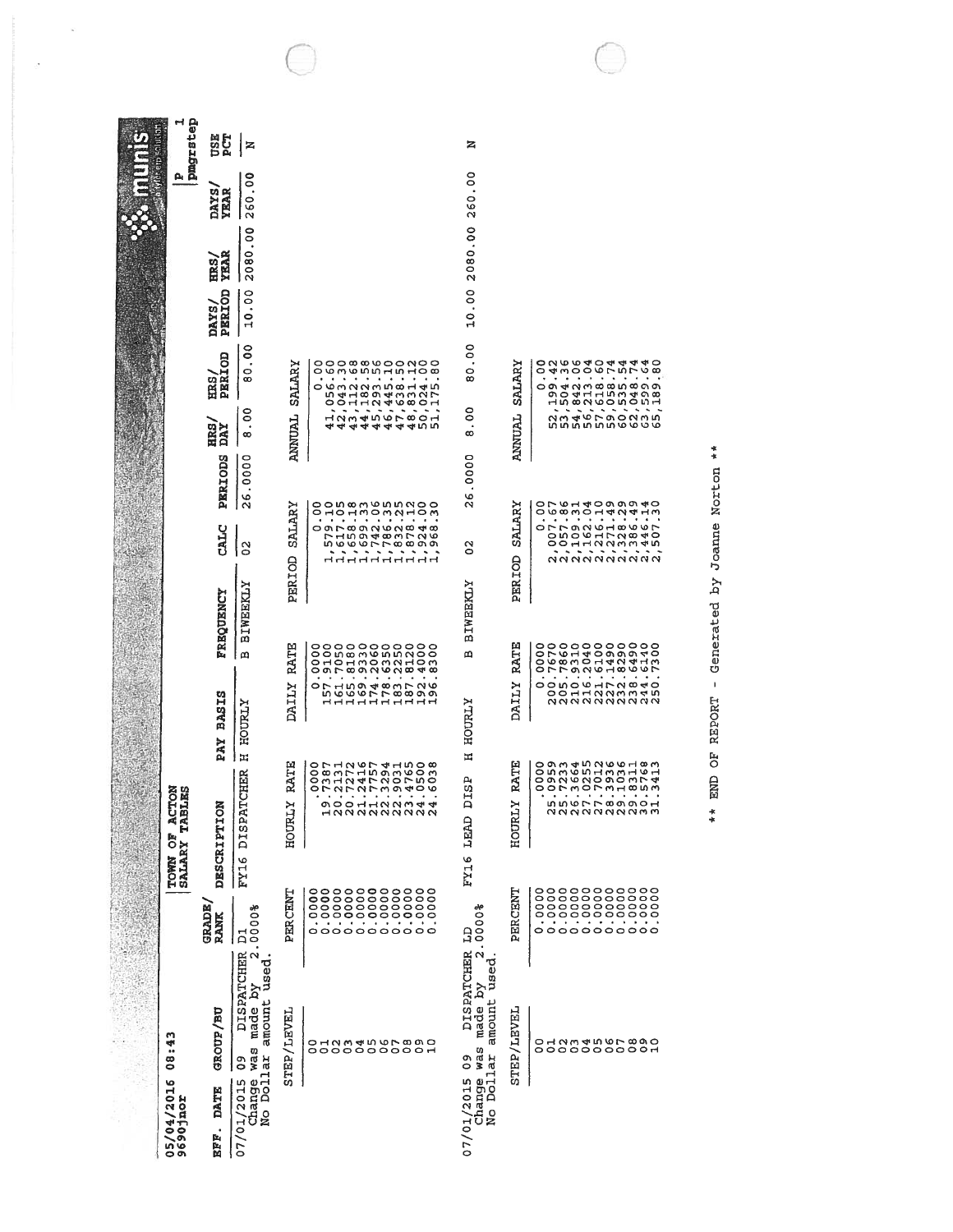| Thei Life and Ham | pmgrstep                                    | <b>DSE</b><br>PCT           | z                                             |                         |                                                                                                                                                                                                                                                                                                                                       |                                          |  |  | z                                          |                  |                                                                                                                                                                                                                                  |
|-------------------|---------------------------------------------|-----------------------------|-----------------------------------------------|-------------------------|---------------------------------------------------------------------------------------------------------------------------------------------------------------------------------------------------------------------------------------------------------------------------------------------------------------------------------------|------------------------------------------|--|--|--------------------------------------------|------------------|----------------------------------------------------------------------------------------------------------------------------------------------------------------------------------------------------------------------------------|
|                   | A                                           | DAYS,<br><b><i>YEAR</i></b> | 0<br>$\circ$<br>$\bullet$<br>260              |                         |                                                                                                                                                                                                                                                                                                                                       |                                          |  |  | 260.00                                     |                  |                                                                                                                                                                                                                                  |
|                   |                                             | <b>YEAR</b><br>HRS,         | S<br>$\cdot$<br>2080                          |                         |                                                                                                                                                                                                                                                                                                                                       |                                          |  |  | 2080.00                                    |                  |                                                                                                                                                                                                                                  |
|                   |                                             | PERIOD<br>DAYS/             | $\frac{0}{2}$<br>$\frac{0}{1}$                |                         |                                                                                                                                                                                                                                                                                                                                       |                                          |  |  | $\frac{8}{1}$<br>$\frac{1}{2}$             |                  |                                                                                                                                                                                                                                  |
|                   |                                             | PERIOD<br>ETR 5             | ွ<br>٠<br>0<br>$\infty$                       | <b>SALARY</b>           | OOCONTRATA CONTRATA CONTRA CONTRA CONTRA CONTRA CONTRA CONTRA CONTRA CONTRA CONTRA CONTRA CONTRA CONTRA CONTRA<br>CONTRA CONTRA CONTRA CONTRA CONTRA<br>CONTRA CONTRA CONTRA CONTRA CONTRA CONTRA<br>CONTRA CONTRA CONTRA CONTRA CON                                                                                                  |                                          |  |  | $\frac{8}{1}$<br>0<br>∞                    | <b>SALARY</b>    | d<br>Dannandoon<br>Dannandoon<br>Dannandoon<br>0                                                                                                                                                                                 |
|                   |                                             | HRS,<br>DAY                 | 0<br>۰<br>٠<br>$\infty$                       | ANNUAL                  |                                                                                                                                                                                                                                                                                                                                       |                                          |  |  | S<br>$\infty$                              | LANNUAL          |                                                                                                                                                                                                                                  |
|                   |                                             | PERIODS                     | 0000.<br>۱ø<br>$\sim$                         |                         | 0<br>0                                                                                                                                                                                                                                                                                                                                |                                          |  |  | .0000<br>$\frac{8}{2}$                     |                  |                                                                                                                                                                                                                                  |
|                   |                                             | CALC                        | $\mathbf{S}$                                  | <b>SALARY</b><br>PERIOD | 0                                                                                                                                                                                                                                                                                                                                     | ANGEL PARTICULAR<br>22 22 23 24 25 26 27 |  |  | ပ္မ                                        | SALARY<br>PERIOD | $\overline{\phantom{a}}$<br>$\hat{\phantom{a}}$<br>$\ddot{\phantom{0}}$<br>×,<br>Ä,<br>aaaaaaaaaa                                                                                                                                |
|                   |                                             | FREQUENCY                   | <b>BIWEEKLY</b>                               |                         |                                                                                                                                                                                                                                                                                                                                       |                                          |  |  | <b>BIWEEKLY</b>                            |                  |                                                                                                                                                                                                                                  |
|                   |                                             |                             | ω                                             | RATE                    | 0<br>0<br>$\circ$<br>0<br>0                                                                                                                                                                                                                                                                                                           |                                          |  |  | m                                          | RATE             |                                                                                                                                                                                                                                  |
|                   |                                             | <b>BASIS</b><br>PAY         | HOURLY<br>Ħ                                   | DAILY                   |                                                                                                                                                                                                                                                                                                                                       |                                          |  |  | <b>HOURLY</b><br>H                         | DAILY            |                                                                                                                                                                                                                                  |
|                   | <b>ACTON</b><br><b>SST</b>                  |                             |                                               | RATE<br>↣               |                                                                                                                                                                                                                                                                                                                                       | ٠<br>oonnaamaan<br>,,,,,,,,,,,,          |  |  | œ<br>Ë                                     | RATE<br>×        | O M 4 W H L 4 N 0 N 0<br>O N W N O 0 O 0 L 4 N<br>O N W N O 0 O 0 L 4 N<br>O L M O L M H W D U L 4 N<br>O L M O L M U D H L 4 N 0 N 0<br>$\bullet$<br>$\;$<br>$\bullet$<br>٠<br>$\bullet$<br>٠<br>٠<br>ngrrgggaana<br>aaaaaaammm |
|                   | <b>FAR</b><br>ð<br><b>TOWN OF</b><br>SALARY | DESCRIPTION                 | FY17 DISPATCHER                               | HOURL                   |                                                                                                                                                                                                                                                                                                                                       |                                          |  |  | FY17 LEAD                                  | HOURL            |                                                                                                                                                                                                                                  |
|                   |                                             | <b>GRADE</b><br><b>RANK</b> | 5000%<br>$\overline{a}$                       | PERCENT                 | ${\begin{array}{c} 0 & 0 & 0 & 0 & 0 & 0 & 0 & 0 & 0 \\ 0 & 0 & 0 & 0 & 0 & 0 & 0 & 0 & 0 \\ 0 & 0 & 0 & 0 & 0 & 0 & 0 & 0 & 0 \\ 0 & 0 & 0 & 0 & 0 & 0 & 0 & 0 & 0 \\ 0 & 0 & 0 & 0 & 0 & 0 & 0 & 0 & 0 \\ 0 & 0 & 0 & 0 & 0 & 0 & 0 & 0 & 0 \\ \end{array}} {\begin{array}{c} 0 & 0 & 0 & 0 & 0 & 0 & 0 \\ 0 & 0 & 0 & 0 & 0 & 0 &$ |                                          |  |  | 5000%<br>$\mathbf{B}$                      | PERCENT          | 000<br>0<br>$\bullet$<br>$\blacksquare$<br>$\sim$ $\sim$<br>$\bullet$<br>$\;$<br>$\;$<br>$\mathcal{A}$<br>$\bullet$                                                                                                              |
|                   |                                             |                             | $\mathbf{\Omega}$<br>DISPATCHER               |                         |                                                                                                                                                                                                                                                                                                                                       |                                          |  |  | $\ddot{\Omega}$<br><b>DISPATCHER</b>       |                  |                                                                                                                                                                                                                                  |
|                   | m<br>ند.<br>په                              | GROUP/BU                    | Change was made by :<br>No Dollar amount used | STEP/LEVEL              | OUNDANGLOOD                                                                                                                                                                                                                                                                                                                           |                                          |  |  | amount used<br>made by<br>was              | STEP/LEVEL       | OUNTANAL 890<br>OUNTANAL 890                                                                                                                                                                                                     |
|                   | $\frac{8}{9}$<br>5/04/2016                  | DATE                        | $\overline{0}$<br>07/01/2016                  |                         |                                                                                                                                                                                                                                                                                                                                       |                                          |  |  | Change way<br>$\overline{0}$<br>07/01/2016 |                  |                                                                                                                                                                                                                                  |
|                   | 05/04/201<br>9690jnor                       | EFF.                        |                                               |                         |                                                                                                                                                                                                                                                                                                                                       |                                          |  |  |                                            |                  |                                                                                                                                                                                                                                  |

C

 $\tilde{\mathbf{x}}$  $\mathcal{L}_{\mathcal{A}}$  $\overline{\mathcal{C}}$ 

\*\* END OF REPORT -. Generated by Joanne Norton \*\*

\*\* END OF REPORT - Generated by Joanne Norton \*\*